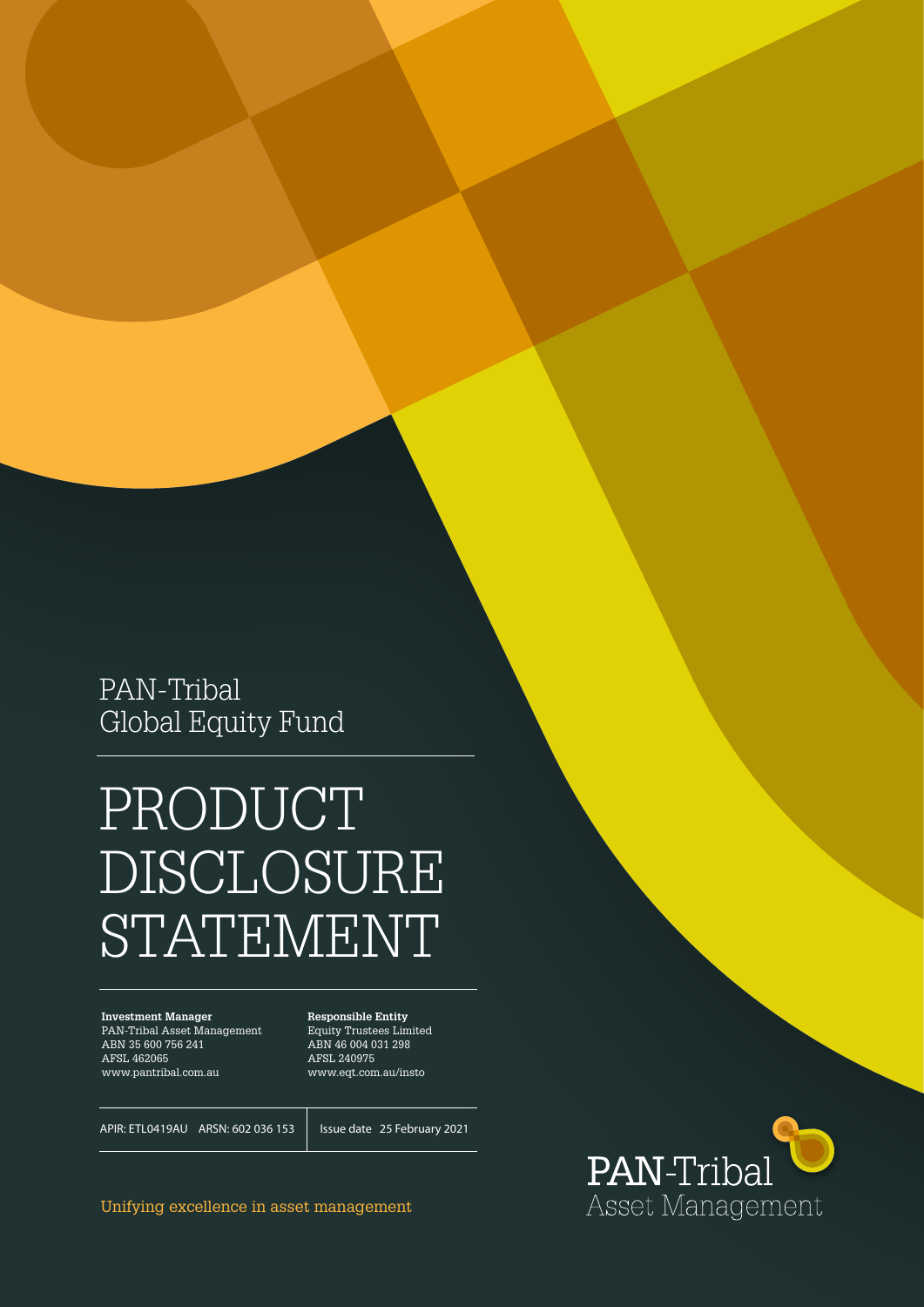# PAN-TRIBAL GLOBAL EQUITY FUN

#### **Product Disclosure Statement**

APIR: ETL0419AU ARSN: 602 036 153.

Issue Date: 25 February 2021

#### **Responsible Entity**

#### **Equity Trustees Limited**

ABN 46 004 031 298 AFSL 240975. GPO Box 2307, Melbourne, Victoria, 3001, AUSTRALIA. T: +61 3 8623 5000 www.eqt.com.au/insto

#### **Investment Manager**

#### **PAN-Tribal Asset Management Pty Ltd**

ACN 600 756 241 AFSL 462065. Level 3, 1 Collins Street, Melbourne, Victoria, 3000, AUSTRALIA. www.pantribal.com.au

#### **Sub-Investment Manager**

#### **Davis Selected Advisers, L.P.**

3rd Floor, 620 Fifth Avenue, Rockefeller Center, New York City, New York, 10020 USA.

#### **Administrator**

#### **State Street Australia Limited**

Unit Registry Level 14, 420 George Street. Sydney, New South Wales, 2000, AUSTRALIA. T: +612 9323 6000. F: +612 9323 6411

# **CONTENTS**

|    | About Equity Trustees Limited                                 | page 3 |
|----|---------------------------------------------------------------|--------|
| 2. | How the PAN-Tribal Global Equity Fund works                   | page 3 |
| 31 | Benefits of investing in the PAN-Tribal<br>Global Equity Fund | page 4 |
| 4  | Risks of managed investment schemes                           | page 4 |
| b  | How we invest your money                                      | page 5 |
|    | Fees and costs                                                | page 6 |
|    | How managed investment schemes are taxed                      | page 8 |
|    | How to apply                                                  | page 8 |
|    | Other information                                             | page 8 |
|    |                                                               |        |

#### **About this PDS**

This Product Disclosure Statement ("PDS") has been prepared and issued by Equity Trustees Limited ("Equity Trustees", "we" or "Responsible Entity") and is a summary of the significant information relating to an investment in the PAN-Tribal Global Equity Fund (the "Fund"). It contains a number of references to important information (including a glossary of terms) contained in the Fund's Reference Guide ("Reference Guide"), which forms part of this PDS.

You should carefully read and consider both the information in this PDS, and the information in the Reference Guide, before making a decision about investing in the Fund.

The offer to which this PDS relates is only available to persons receiving this PDS (electronically or otherwise) in Australia.

This PDS does not constitute a direct or indirect offer of securities in the US or to any US Person as defined in Regulation S under the Securities Act of 1933 as amended ("US Securities Act"). The units in the Fund have not been, and will not be, registered under the US Securities Act and may not be offered or sold in the US to, or for, the account of any US Person (as defined) except in a transaction that is exempt from the registration requirements of the US Securities Act and applicable US state securities laws.

The information provided in this PDS is general information only and does not take account of your personal financial situation or needs. You should obtain financial and taxation advice tailored to your personal circumstances and consider whether investing in the Fund is appropriate for you in light of those circumstances.

#### **The Reference Guide**

Throughout the PDS, there are references to additional information contained in the Reference Guide. You can obtain a copy by visiting www.eqt.com.au/insto or calling Equity Trustees on +61 3 8623 5000.

The information contained in the Reference Guide may change between the day you receive this PDS and the day when you acquire the product. You must therefore ensure that you have read the Reference Guide current as at the date of your application.

#### **Updated information**

Information in this PDS is subject to change. We will notify you of any changes that may have a materially adverse impact on you or other significant events that affect the information contained in this PDS. Any updated information which is not materially adverse may be updated and obtained online at www.eqt.com.au/insto or by calling Equity Trustees on +61 3 8623 5000. A paper copy of the updated information will be provided free of charge on request.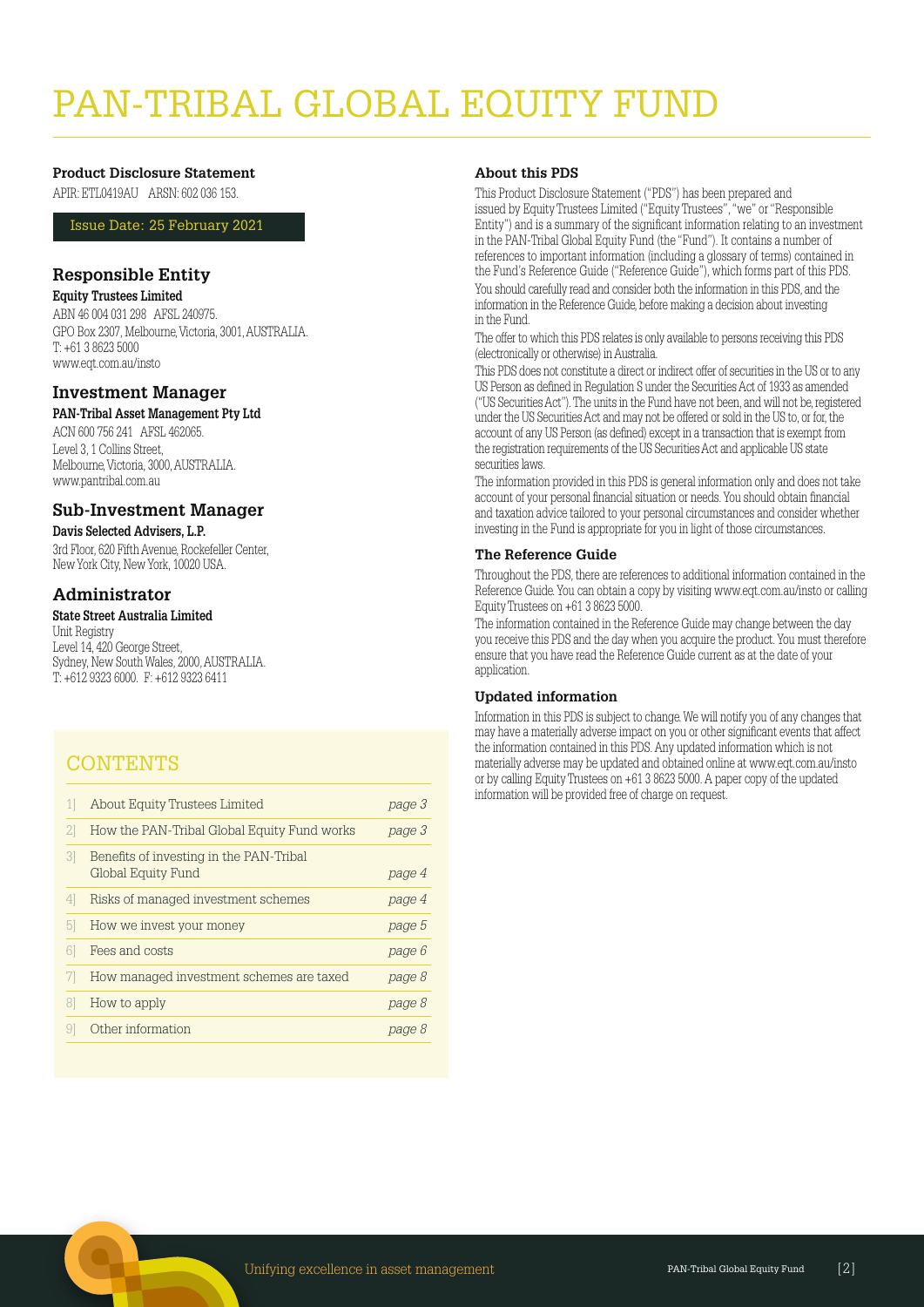#### **THE RESPONSIBLE ENTITY**

#### **Equity Trustees Limited**

Equity Trustees Limited ABN 46 004 031 298, AFSL 240975 a subsidiary of EQT Holdings Limited ABN 22 607 797 615, a public company listed on the Australian Securities Exchange (ASX: EQT), is the Fund's responsible entity and issuer of this PDS. Established as a trustee and executorial service provider by a special Act of the Victorian Parliament in 1888, today Equity Trustees is a dynamic financial services institution which continues to grow the breadth and quality of products and services on offer

Equity Trustees' responsibilities and obligations as the Fund's responsible entity are governed by the Fund's constitution ("Constitution"), the Corporations Act and general trust law. Equity Trustees has delegated the investment management functions to PAN-Tribal Asset Management Pty Ltd which may appoint a Sub-Investment Manager to make investment decisions in relation to the Fund. Equity Trustees has appointed a custodian to hold the assets of the Fund. The custodian has no supervisory role in relation to the operation of the Fund and is not responsible for protecting your interests.

#### **THE INVESTMENT MANAGER**

#### **PAN-Tribal Asset Management Pty Ltd**

The Investment Manager is PAN-Tribal Asset Management Pty Ltd ("PAN-Tribal"). The philosophy underpinning PAN-Tribal is to create wealth for investors by sourcing the best financial products from the best investment managers worldwide, and back this with first-rate service and support.

PAN-Tribal brings together high calibre investment managers that offer quality products, which stand out from those already available to Australian investors. A client-centric focus is at the heart of the business – this flows from PAN-Tribal through to the investment managers it partners with. As well as meeting stringent quality criteria, these investment managers must have values consistent with those embraced by PAN-Tribal.

PAN-Tribal is wholly owned by its founders and a small group of private investors there is no institutional ownership in PAN-Tribal. As well as being a shareholder in the business, the founders are investors in PAN-Tribal's products; therefore clients can expect alignment between their objectives and PAN-Tribal's. This alignment of interests extends beyond PAN-Tribal to Davis, the underlying investment manager of the PAN-Tribal Global Equity Fund.

PAN-Tribal is focused on delivering consistently solid investment performance as it continually searches across asset classes and investment strategies to find unique products from the very best asset managers around the globe.

#### **THE SUB-INVESTMENT MANAGER**

#### **Davis Selected Advisers, L.P.**

Davis Selected Advisers L.P. ("Davis") is the Sub-Investment Manager of the Fund. As at 30 June 2020 Davis managed in excess of US\$21 billion on behalf of its clients. Davis recognises that its success is determined by its ability to build and preserve long term wealth. Founded in 1969, the firm is employee owned. This independence has allowed Davis to remain steadfastly dedicated to the same patient, long-term investment discipline over the past 51 years.

A strong alignment of interests between their investment managers and clients is a central tenet of Davis's philosophy. As at 30 June 2020, the Davis family and Foundation, Davis Advisors, and employees have more than US\$2 billion invested in similarly managed accounts and strategies. In addition, shares in select funds managed by Davis comprise a significant proportion of each investment manager's remuneration.

Davis is a research-driven organisation that focuses solely on investment strategies which they believe can add value for investors. All equity portfolios are managed according to the same investment philosophy of buying durable businesses at value prices and holding them for the long term.

The long-term, high conviction investment approach followed by Davis is applied across all portfolios they manage. With its long term perspective, Davis devotes significant time and resources upfront to rigorously study businesses – sometimes over the course of several years – until they build sufficient conviction to invest their clients' and their own capital.

# 2] HOW THE PAN-TRIBAL GLOBAL EQUITY FUND WORKS

**The Fund is a registered managed investment scheme. The Fund is governed by the Constitution. The Fund comprises assets which are acquired in accordance with the Fund's investment strategy. Investors receive units in the Fund when they invest. In general, each unit represents an equal interest in the assets of the Fund subject to liabilities; however it does not give investors an interest in any particular asset of the Fund. All amounts are in Australian dollars.**

#### **Applying for units**

You acquire units in the Fund by completing the application form ("Application Form") for this Fund and sending the Application Form together with the investment amount and supporting documents to State Street Australia Limited ("State Street"). The minimum initial investment amount for the Fund is \$25,000 (unless otherwise determined by the Responsible Entity).

The price at which units are acquired ("Application Price") is determined in accordance with the Constitution. The Application Price on a Business Day (as defined in the Reference Guide) is, in general terms, equal to the Net Asset Value ("NAV"), divided by the number of units on issue, taking into consideration any applicable Buy/Sell Spread.

The Application Price will vary as the market value of assets in the Fund rises or falls. No interest is earned on application monies. Indirect Investors should review their Investor Directed Portfolio Services ("IDPS") guide ("IDPS Guide") for information on how to invest with that service.

#### **Making additional investments**

You can make additional investments into the Fund at any time by sending your additional investment amount together with a completed Application Form to State Street. The minimum additional investment into the Fund is \$10,000 (unless otherwise determined by the Responsible Entity).

#### **Distributions**

The Fund usually distributes income annually at the end of June. Distributions are calculated on the last day of each distribution period end (30 June), and are normally paid to investors within 14 Business Days of the period end. Equity Trustees may amend the distribution frequency without notice.

An investor's share of any distributable income is calculated in accordance with the Constitution and is generally based on the number of units held by the investor at the end of the distribution period and the distributable income of the Fund.

In some circumstances, where an investor makes a large withdrawal request (e.g. 5% or more of the units on issue at the start of the relevant distribution period), their withdrawal proceeds may be taken to include a component of distributable income. Investors can have their distribution payments reinvested or paid to a nominated bank account. Investors who do not indicate a preference will have their distribution payments automatically reinvested and issued additional units in the Fund. Indirect Investors should review their IDPS Guide for information on how and when they receive any income distribution.

#### **Access to your money**

Investors in the Fund can withdraw their investment by completing a written request to withdraw from the Fund and mailing it to:

#### **State Street Australia Limited, Unit Registry Level 14, 420 George Street, Sydney, New South Wales, 2000. Or sending it by fax to +612 9323 6411**

The minimum withdrawal amount is \$10,000, unless otherwise determined by the Responsible Entity. Once we receive and accept your withdrawal request, we may act on your instruction without further enquiry if the instruction bears your account number or investor details and your (apparent) signature(s), or your authorised signatory's (apparent) signature(s).

However, the Constitution allows Equity Trustees to make payment up to 21 days after acceptance of a withdrawal request. This period may be extended by a further 30 days if Equity Trustees considers that it is in the best interests of the Fund's investors to do so or a longer period if it is not possible for Equity Trustees to make the payment due to one or more circumstances outside its control. The price at which units are withdrawn ("Withdrawal Price") is determined in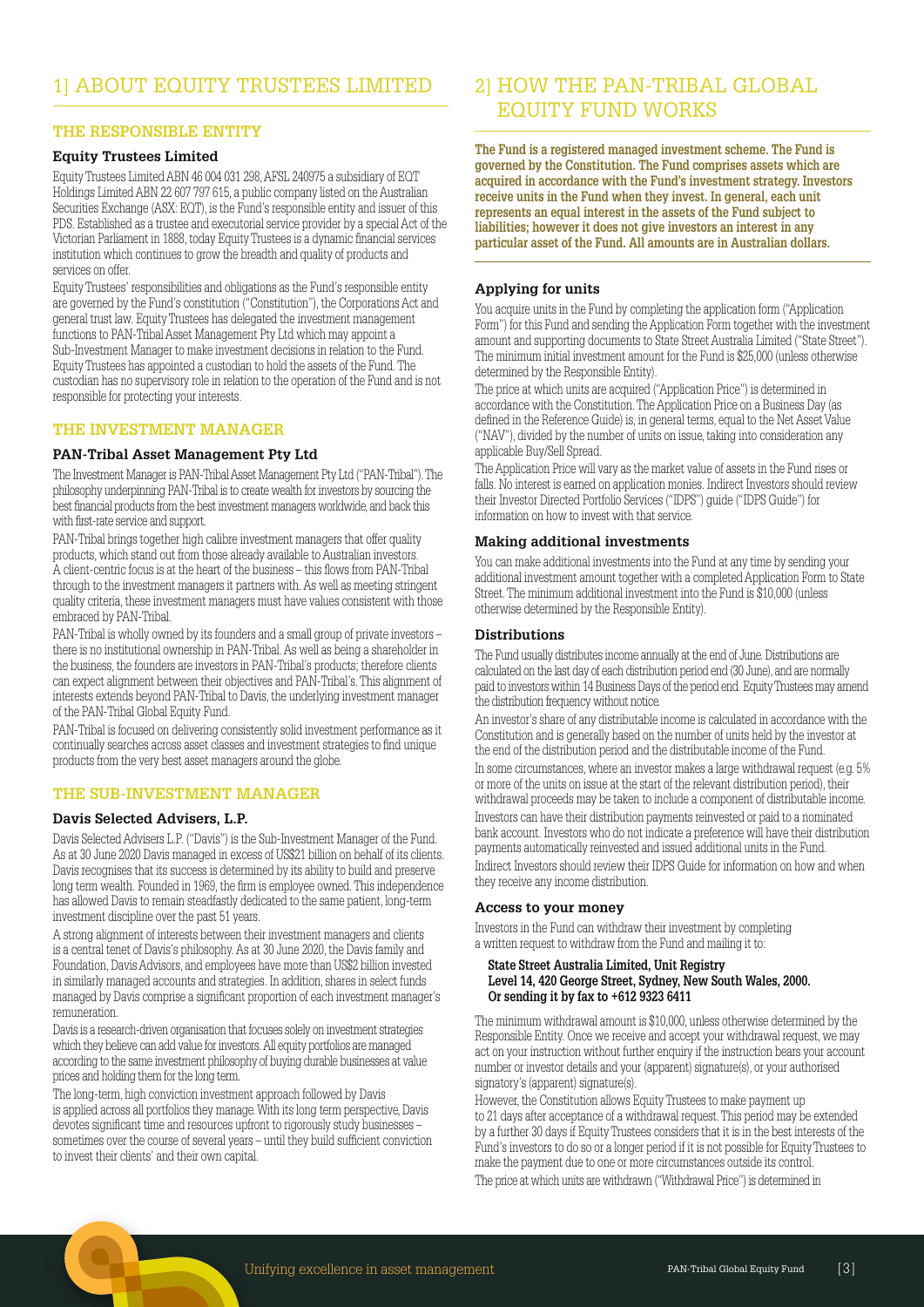accordance with the Constitution. The Withdrawal Price on a Business Day is, in general terms, equal to the NAV, divided by the number of units on issue, taking into consideration any applicable Buy/Sell Spread. The Withdrawal Price will vary as the market value of assets in the Fund rises or falls.

Equity Trustees reserves the right to fully withdraw your investment if your investment balance in the Fund is below the minimum balance or will fall below the minimum balance as a result of accepting your withdrawal request. At the date of this PDS, the minimum balance is \$20,000. Equity Trustees is not obliged to accept a withdrawal request and may deny a withdrawal request where, for example, accepting the request would cause the Fund to cease to be liquid or where the Fund is not liquid (as defined in the Corporations Act). When the Fund is not liquid, an investor can only withdraw when Equity Trustees makes a withdrawal offer to investors in accordance with the Corporations Act. Equity Trustees is not obliged to make such an offer.

If you have invested indirectly in the Fund through an IDPS, you need to provide your withdrawal request directly to your IDPS Operator. The time to process a withdrawal request will depend on the particular IDPS Operator.

#### **Unit pricing discretions policy**

Equity Trustees has developed a formal written policy in relation to the guidelines and relevant factors taken into account when exercising any discretion in calculating unit prices (including determining the value of the assets and liabilities). A copy of the policy and, where applicable and to the extent required, any other relevant documents in relation to the policy will be made available to investors free of charge on request to Equity Trustees.

#### **Additional information**

If and when the Fund has 100 or more direct investors, it will be classified by the Corporations Act as a 'disclosing entity'. As a disclosing entity the Fund will be subject to regular reporting and disclosure obligations. Investors would then have a right to obtain a copy, free of charge, of any of the following documents:

- the most recent annual financial report lodged with ASIC ("Annual Report");
- any subsequent half yearly financial report lodged with ASIC after the lodgement of the Annual Report; and
- any continuous disclosure notices lodged with ASIC after the Annual Report but before the date of this PDS.

Equity Trustees will comply with any continuous disclosure obligation by lodging documents with ASIC as and when required.

Copies of these documents can also be obtained from ASIC's website.

#### **Further reading…**

You should read the important information about:

- 
- How to invest: • Application cut-off times:
- Cooling-off rights; Authorised signatories; • Reports; • Unit price and valuations;
- 
- Withdrawal cut-off times; Payment of withdrawals;<br>• Withdrawal terms: and Withdrawal restrictions.
	- $\blacksquare$  Withdrawal restrictions,

before making an investment decision. Go to "Investing in the PAN-Tribal Global Equity Fund", "Managing your investment" and "Withdrawing your investment" of the Reference Guide at www.eqt.com.au/insto for this information. The material relating to these matters may change between the time when you read this PDS and the day when you acquire the product.

# 3] BENEFITS OF INVESTING IN THE PAN-TRIBAL GLOBAL EQUITY FUND

One of the key features is PAN-Tribal's appointment of Davis to manage the PAN-Tribal Global Equity Fund, which gives Australian investors access to the signature Davis Investment Discipline; a time-tested strategy focused on identifying attractive businesses with sustainable competitive advantage and experienced management, selling at a discount to their true value.

In addition to the benefit of the Davis Investment Discipline, other key benefits of investing in the PAN-Tribal Global Equity Fund include:

**Exposure to a portfolio** of well researched, durable businesses from around the globe, offering attractive capital growth potential

- **Flexible, opportunistic approach**  Davis believes a bottom up approach that does not mirror the benchmark index is the key to long-term outperformance
- **Access to global investment opportunities** that individual investors often cannot achieve
- **Low average stock turnover** makes the fund more tax effective than high turnover portfolios
- **Strong focus on risk management** at both the security and portfolio level
- **Investing side-by-side** employees of both Davis and PAN-Tribal invest in the Fund (or an equivalent fund managed to the same underlying global equity strategy). Portfolio managers are compensated with shares of the equivalent fund, based on long-term performance versus benchmark; they have a vested interest in the underlying strategy performing well.
- **A robust governance** and compliance structure with a trusted Responsible Entity and Custodian, and legal rights under the constitution of the Fund.

# 4] RISKS OF MANAGED INVESTMENT **SCHEMES**

#### **All investments carry risks. Different investment strategies may carry different levels of risk, depending on the assets acquired under the strategy.**

Assets with the highest long-term returns may also carry the highest level of short-term risk. The information below highlights the significant risks you should consider when deciding whether to invest in the Fund. You may want to consider these risks in light of your risk profile. Your risk profile will vary depending on a range of factors, including your age, the investment time frame (how long you wish to invest for), your other investments or assets and your risk tolerance.

We do not guarantee the liquidity of the Fund's investments, repayment of capital or any rate of return or the Fund's investment performance. The value of the Fund's investments will vary. Returns are not guaranteed and you may lose money by investing in the Fund. The level of returns will vary and future returns may differ from past returns. Laws affecting managed investment schemes may also change in the future.

In addition, we do not offer advice that takes into account your personal financial situation, including advice about whether the Fund is suitable for your circumstances. If you require personal financial or taxation advice, you should contact a licensed financial adviser and/or taxation adviser.

#### **Active management**

Typically, the Investment Manager or Sub-Investment Manager actively seeks attractive securities which meet its investment criteria to invest in, rather than investing in a predetermined basket of securities that reflects an index. Consequently, as the Fund does not fully replicate the securities by reference to which the benchmark index is calculated, the Fund may underperform relative to its stated benchmark.

#### **Concentration risk**

Concentration of investments in the Fund (between individual investments and types of investments) will reduce the potential benefit of diversification. The potential benefit of diversification is to reduce volatility of investments.

#### **Currency risk**

The Fund may invest in securities denominated in currencies other than Australian dollars. If these currencies change in value relative to the Australian dollar, the value of the investment can change. The Investment Manager or Sub-Investment Manager will not typically hedge currency risk to Australian dollars.

#### **Emerging markets risk**

There is a risk associated with investing in securities issued by companies domiciled in countries with less developed political, economic and financial systems. Emerging markets are more likely to experience greater volatility than markets in developed countries. Securities traded in emerging markets also have more limited liquidity when compared to securities traded in developed countries. This means that those securities may fall more sharply and rapidly than securities traded in developed countries. Further risks include differences in auditing and financial accounting standards, less regulated markets, less developed corporate laws and political risk.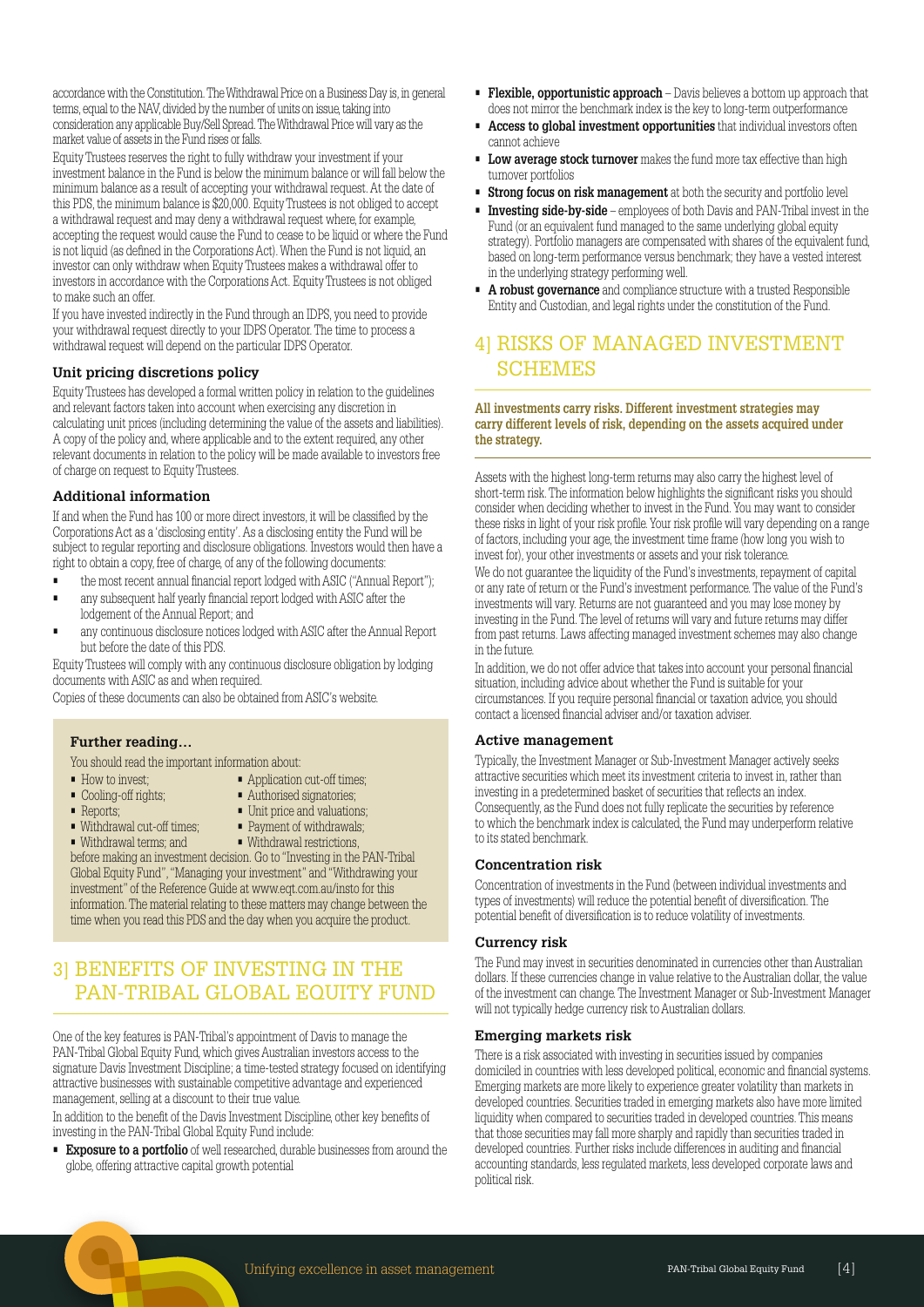#### **Fund risk**

The Fund could terminate, the fees and expenses could change, the Investment Manager, Sub-Investment Manager or Responsible Entity could be replaced and the Investment Manager or Sub-Investment Manager's investment professionals could change. There is also a risk that investing in the Fund may give different results than investing directly in the underlying assets of the Fund themselves because of income or capital gains accrued in the Fund and the consequences of investment and withdrawal by other investors.

#### **Individual investment risk**

Individual investments of the Fund, for example, securities on a stock exchange, can and do fall in value for many reasons such as changes in a company's internal operations or management, or in its business environment. The Investment Manager or Sub-Investment Manager aims to reduce these risks with careful analysis of research from many sources and by talking to the management of relevant companies who are responsible for changes which may impact on the Fund's investments.

#### **Liquidity risk**

There may be times when securities may not be readily saleable (for example a securities exchange imposed limit on price fluctuations on a particular day in both falling and rising market conditions) and this may impact the investment and markets to which the Fund has exposure.

If there is an interruption to regular trading in a market generally, or for a particular investment to which the Fund has exposure, there may be delays in processing withdrawal requests. Neither the Responsible Entity, the Investment Manager nor the Sub-Investment Manager guarantees the liquidity of the Fund's investments or liquidity of investments in the Fund.

#### **Market risk**

The value of your investment and market price of securities owned by the Fund may be affected by changes in legal and economic policy, political events, technology failure, economic cycles, investor sentiment and social climate, which can all directly or indirectly create an environment that may influence (negatively or positively) the value of your investments in the Fund. Neither past nor current performance should be taken as an indication or guarantee of the Fund's future performance.

#### **General risks**

The market price of investments may go up or down, sometimes rapidly or unpredictably. Assets may decline in value due to factors affecting markets generally or particular industries represented in the markets. The value of an investment may decline due to general market conditions which are not specifically related to a particular company, such as real or perceived adverse economic conditions, supply and demand for particular securities or instruments, changes in the general outlook for corporate earnings, changes in interest or currency rates or adverse investor sentiment generally. They may also decline due to factors which affect a particular industry or industries, such as labour shortages or increased production costs and competitive conditions within an industry. During a general market downturn, multiple asset classes may decline in value simultaneously.

Further, changes in tax, legal and economic policy, political events and technology failure can all directly or indirectly create an environment that may influence the value of the investments of the Fund.

#### **Legal and regulatory risk**

Legal risk is the risk of losses to the Fund occurring as a result of legal issues, principally loss due to the non-enforcement of a contract. This non-enforcement may arise from insufficient documentation, insufficient capacity or authority of a counterparty, uncertainty in relation to the interpretation of the law or unenforceability in bankruptcy or insolvency.

There is also risk that laws, including taxation laws, might change, adversely affecting the ability of the Fund to achieve its objective and/or adversely affecting the Fund's performance.

#### **Pandemic and other unforeseen event risk**

Health crises, such as pandemic and epidemic diseases, as well as other catastrophes that interrupt the expected course of events, such as natural disasters, war or civil disturbance, acts of terrorism, power outages and other unforeseeable and external events, and the public response to or fear of such diseases or events, have and may in the future have an adverse effect on the economies and financial markets either in specific countries or worldwide and consequently on the value of the Fund's investments. Further, under such circumstances the operations, including functions such as trading and valuation, of the Investment Manager, Fund Manager and other service providers could be reduced, delayed, suspended or otherwise disrupted.

# 5] HOW WE INVEST YOUR MONEY

**Warning: Before choosing to invest in the Fund you should consider the likely investment returns, the risks of investing and your investment time frame.** 

#### **Investment objective**

The Fund's investment objective is long-term growth of capital. The Fund seeks to outperform the MSCI ACWI (in AUD), over the medium to long-term, by investing in companies with attractive long-term growth potential in both developed and developing markets.

#### **Benchmark**

MSCI ACWI (All Country World Index) in AUD

#### **Minimum suggested timeframe**

The minimum suggested investment time frame for the Fund is 5 years.

#### **Risk level**

**High.** There is a risk investors may lose some or all of their initial investment. Higher risk investments tend to fluctuate in the short term but can produce higher returns than lower risk investments over the long term. This grading is not intended to be a guarantee of any actual level of risk or an indication of likely returns.

#### **Investor suitability**

The Fund may be suitable for investors seeking long term capital growth with an investment horizon of 5-7 years.

#### **Investment style and approach**

PAN-Tribal has appointed Davis to act as the underlying sub-investment manager of the Fund's portfolio. Davis is an active, benchmark agnostic manager. The PAN-Tribal Global Equity Fund will be managed using the 'Davis Investment Discipline'. The Davis Investment Discipline involves: (a) undertaking extensive research to identify businesses that possess characteristics that Davis believes foster the creation of long-term value. Such characteristics include proven management, a durable franchise and business model, sustainable competitive advantages, balance sheet strength and the diversity and sustainability of earnings power; (b) regular company visits are made to gain insights into the relative value of each business. Such research, however rigorous, involves predictions and forecasts that are inherently uncertain; (c) fundamental bottom-up stock selection as Davis believes that the ability to evaluate management is critical; and (d) after determining which companies they believe the Fund should own, determining the intrinsic value of those companies' equity securities. The intrinsic valuation of the company is based upon the fundamental analysis of cash flow, assets and liabilities, and other criteria that Davis deems to be material on a company by company basis.

The aim of the Davis Investment Discipline is to: (a) invest in such businesses when they are trading at a discount to their intrinsic worth; (b) invest in such companies for the long term (ideally five years or longer, although this goal may not be met); and (c) selling a company's equity securities if the securities' market price exceeds their estimates of intrinsic value, if the ratio of the risks and rewards of continuing to own the company's equity securities is no longer attractive, or to raise cash to purchase a more attractive investment opportunity, to satisfy net withdrawals, or other purposes. The Fund will not use derivatives (with the exception of currency forward contracts for trade settlement purposes only).

#### **Asset allocation**

The assets of the Fund will generally be invested in accordance with the following guidelines: The Fund will principally invest in common stocks (including indirect holdings of common stock through depositary receipts) issued by foreign companies (90-100% of the Fund), including countries with developed or emerging markets, and the remainder of the Fund in cash (0% -10% of the Fund). The Fund may invest in large, medium, or small companies without regard to market capitalisation. The Fund will invest significantly (at least 40% of total assets under normal market conditions and at least 30% of total assets if market conditions are not deemed favourable) in issuers: (i) organised or located outside of the U.S.; (ii) whose primary trading market is located outside the U.S.; or (iii) doing a substantial amount of business outside the U.S., which the Fund considers to be a company that derives at least 50% of its revenue from business outside the U.S. or has at least 50% of its assets outside the U.S. Under normal market conditions the Fund will invest in issuers representing at least three different countries.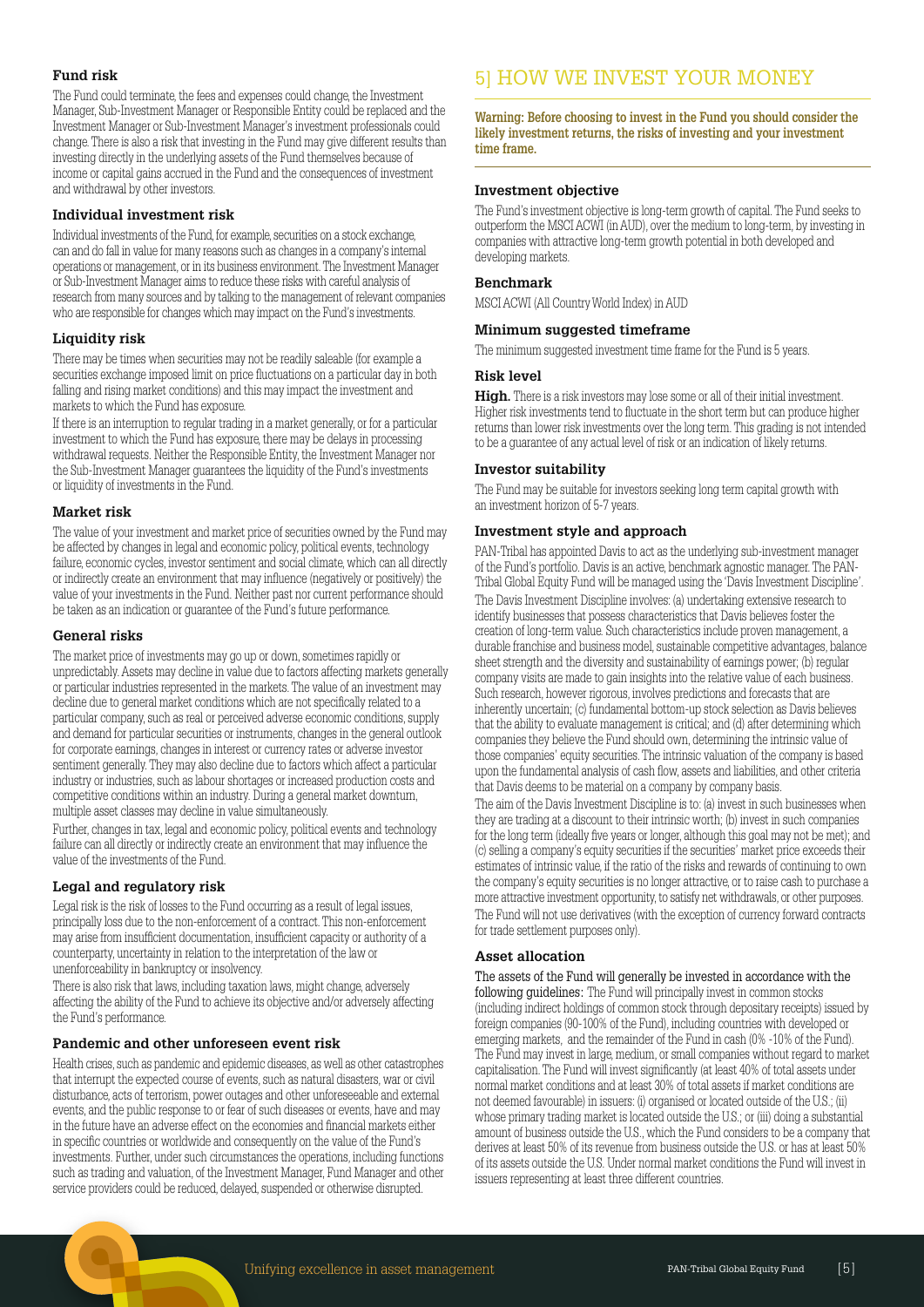#### **Labour, environmental, social and ethical considerations**

Labour standards, environmental, social and ethical considerations will only be taken into account to the extent that they are not anticipated to negatively impact investment returns. Neither Equity Trustees, the Investment Manager nor the Sub-Investment Manager have a formal policy for considering how these considerations impact an investment decision.

#### **Fund performance**

Up to date information on the performance of the Fund will be available by calling the Responsible Entity on +61 3 8623 5000. A free of charge paper copy of the information will also be available on request. Past performance is not necessarily a guide to future performance.

#### **Changing the Investment Strategy**

The investment strategy and asset allocation parameters may be changed from time to time. If a change is to be made, investors in the Fund will be notified in accordance with the Corporations Act.

# 6] FEES AND COSTS

#### **DID YOU KNOW?**

For example, total annual fees and costs of 2% of your investment balance rather than 1% could reduce your final return by up to 20% over a 30 year period (for example, reduce it from \$100 000 to \$80 000). You should consider whether features such as superior investment performance or the provision of better member services justify .<br>higher fees and costs.

You may be able to negotiate to pay lower fees. Ask the Fund or

#### **TO FIND OUT MORE**

If you would like to find out more, or see the impact of the fees and Investments Commission (ASIC) Moneysmart website (www.moneysmart.gov.au) has a managed investment fee calculator to help you check out different fee options.

The information in the following Fees and Costs Summary can be used to compare costs between different simple managed investment schemes. Fees and costs may be paid directly from your investment or deducted from investment returns. For information on how managed investment schemes are taxed please see Section 7 of this PDS.

#### **FEES AND COSTS SUMMARY**

#### **PAN-Tribal Global Equity Fund**

| TYPE OF FEE OR COST                                                                                | AMOUNT                             | HOW AND WHEN PAID                                                                                                                                                                                                                                                                                         |  |
|----------------------------------------------------------------------------------------------------|------------------------------------|-----------------------------------------------------------------------------------------------------------------------------------------------------------------------------------------------------------------------------------------------------------------------------------------------------------|--|
| Ongoing annual fees and $costs1$                                                                   |                                    |                                                                                                                                                                                                                                                                                                           |  |
| Management fees and<br>costs<br>The fees and costs for<br>managing your<br>investment <sup>2</sup> | 1.20% of the<br>NAV of the<br>Fund | The management fees component<br>of management fees and costs are<br>accrued daily and paid from the<br>Fund monthly in arrears and<br>reflected in the unit price.<br>Otherwise, the fees and costs are<br>variable and deducted and<br>reflected in the unit price of the<br>Fund as they are incurred. |  |

| Performance fees<br>Amounts deducted from<br>your investment in<br>relation to the<br>performance of the<br>product | Not applicable                        | Not applicable                                                                                                                                                                                     |
|---------------------------------------------------------------------------------------------------------------------|---------------------------------------|----------------------------------------------------------------------------------------------------------------------------------------------------------------------------------------------------|
| Transaction costs<br>The costs incurred by<br>the scheme when buying<br>or selling assets                           | $0.04\%$ of the<br>NAV of the<br>Fund | Transaction costs are variable and<br>deducted from the Fund as they<br>are incurred and reflected in the<br>unit price. They are disclosed net of<br>amounts recovered by the buy-sell<br>spread. |

#### **Member activity related fees and costs**

(fees for services or when your money moves in or out of the scheme)

| Establishment fee<br>The fee to open your<br><i>investment</i>                                                                   | Not applicable                                       | Not applicable                                                                                                                                                                                                                                                                                                                                                                              |
|----------------------------------------------------------------------------------------------------------------------------------|------------------------------------------------------|---------------------------------------------------------------------------------------------------------------------------------------------------------------------------------------------------------------------------------------------------------------------------------------------------------------------------------------------------------------------------------------------|
| Contribution fee<br>The fee on each amount<br>contributed to your<br>investment                                                  | Not applicable                                       | Not applicable                                                                                                                                                                                                                                                                                                                                                                              |
| Buy/Sell Spread<br>An amount deducted<br>from your investment<br>representing costs<br>incurred in transactions<br>by the scheme | $0.15\%$ upon<br>entry and<br>$0.15\%$ upon<br>exit. | These costs are an additional cost<br>to the investor but are incorporated<br>into the unit price and arise when<br>investing application monies and<br>funding withdrawals from the<br>Fund and are not separately<br>charged to the investor. The Buy<br>Spread is paid into the Fund as<br>part of an application and the Sell<br>Spread is left in the Fund as part of<br>a redemption. |
| Withdrawal fee<br>The fee on each amount<br>you take out of your<br>investment                                                   | Not applicable                                       | Not applicable                                                                                                                                                                                                                                                                                                                                                                              |
| <i>Exit fee</i><br>The fee to close your<br>investment                                                                           | Not applicable                                       | Not applicable                                                                                                                                                                                                                                                                                                                                                                              |
| Switching fee<br>The fee for changing<br>investment options                                                                      | Not applicable                                       | Not applicable                                                                                                                                                                                                                                                                                                                                                                              |

<sup>1</sup>All fees quoted above are inclusive of Goods and Services Tax (GST) and net of any Reduced Input Tax Credits (RITC). See below for more details as to how the relevant fees and costs are calculated.

<sup>2</sup> The management fee component of management fees and costs can be negotiated. See "Differential fees" in the "Additional Explanation of Fees and Costs" below.

#### **ADDITIONAL EXPLANATION OF FEES AND COSTS**

#### **Management fees and costs**

The management fees and costs include amounts payable for administering and operating the Fund, investing the assets of the Fund, expenses and reimbursements in relation to the Fund and indirect costs if applicable.

Management fees and costs do not include performance fees or transaction costs, which are disclosed separately.

The management fees component of management fees and costs of 1.20% p.a. of the NAV of the Fund is payable to the Responsible Entity of the Fund for managing the assets and overseeing the operations of the Fund. The management fees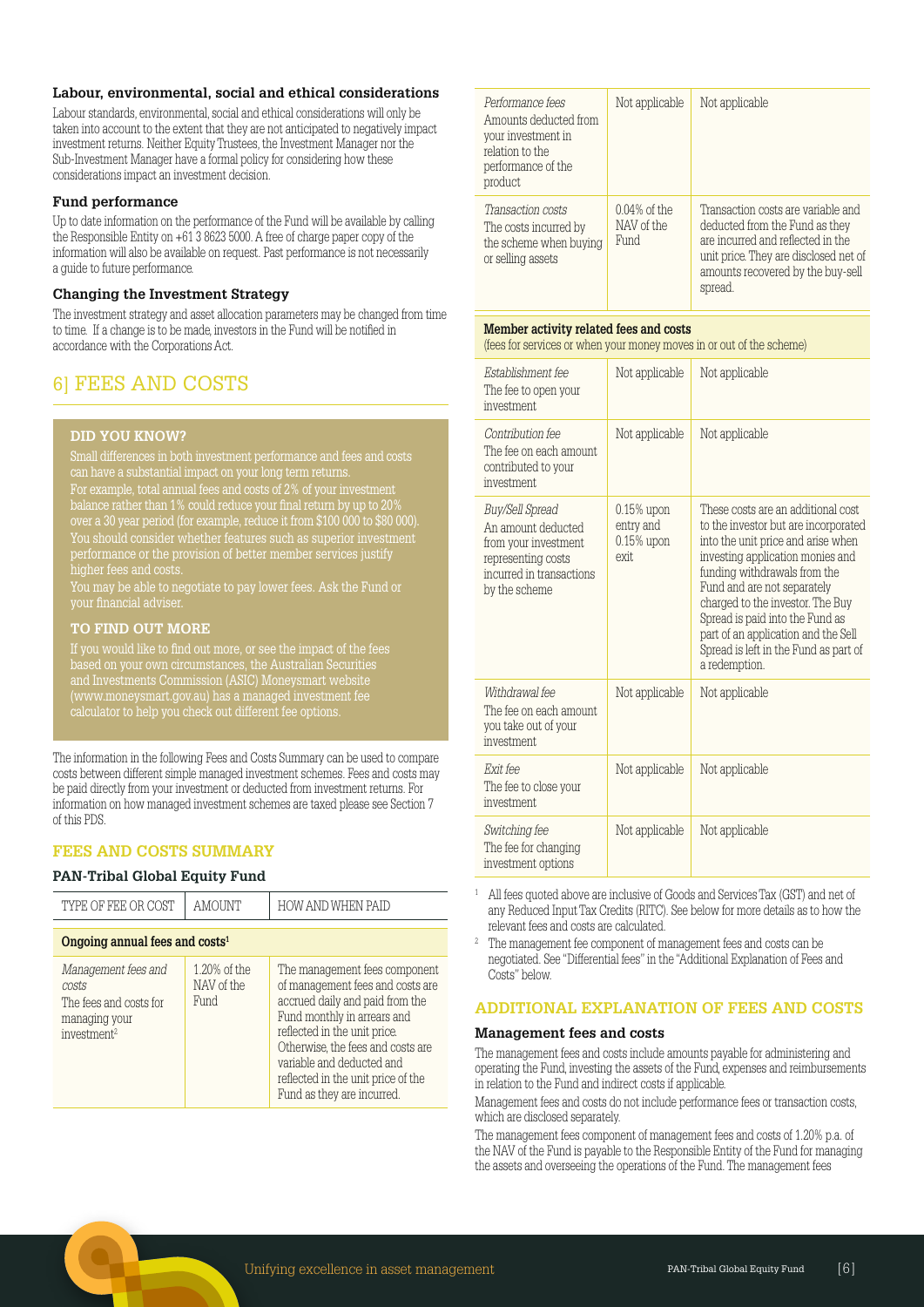component is accrued daily and paid from the Fund monthly in arrears and reflected in the unit price. As at the date of this PDS, the management fees component covers certain ordinary expenses such as Responsible Entity fees, investment management fees, custodian fees, and administration and audit fees.

The indirect costs and other expenses component of 0% p.a. of the NAV of the Fund may include other ordinary expenses of operating the Fund, as well as management fees and costs (if any) arising from interposed vehicles in or through which the Fund invests and the costs of investing in over-the-counter derivatives to gain investment exposure to assets or implement the Fund's investment strategy (if any). The indirect costs and other expenses component is variable and reflected in the unit price of the Fund as the relevant fees and costs are incurred. They are borne by investors, but they are not paid to the Responsible Entity or Investment Manager.

Actual indirect costs for the current and future years may differ. If in future there is an increase to indirect costs disclosed in this PDS, updates will be provided on Equity Trustees' website at www.eqt.com.au/insto where they are not otherwise required to be disclosed to investors under law.

#### **Transaction costs**

In managing the assets of the Fund, the Fund may incur transaction costs such as brokerage, buy-sell spreads in respect of the underlying investments of the Fund, settlement costs, clearing costs and applicable stamp duty when assets are bought and sold. Transaction costs also include costs incurred by interposed vehicles in which the Fund invests (if any), that would have been transaction costs if they had been incurred by the Fund itself. Transaction costs are an additional cost to the investor where they are not recovered by the Buy/Sell Spread, and are generally incurred when the assets of the Fund are changed in connection with day-to-day trading or when there are applications or withdrawals which cause net cash flows into or out of the Fund.

The Buy/Sell Spread that is disclosed in the Fees and Costs Summary is a reasonable estimate of transaction costs that the Fund will incur when buying or selling assets of the Fund. These costs are an additional cost to the investor but are incorporated into the unit price and arise when investing application monies and funding withdrawals from the Fund and are not separately charged to the investor. The Buy Spread is paid into the Fund as part of an application and the Sell Spread is left in the Fund as part of a redemption and not paid to Equity Trustees or the Investment Manager. The estimated Buy/Sell Spread is 0.15% upon entry and 0.15% upon exit. The dollar value of these costs based on an application or a withdrawal of \$25,000 is \$37.50 for each individual transaction. The Buy/Sell Spread can be altered by the Responsible Entity at any time and www.eqt.com.au/insto will be updated as soon as practicable to reflect any change. The Responsible Entity may also waive the Buy/Sell Spread in part or in full at its discretion. The transaction costs figure in the Fees and Costs Summary is shown net of any amount recovered by the Buy/Sell Spread charged by the Responsible Entity.

Transaction costs generally arise through the day-to-day trading of the Fund's assets and are reflected in the Fund's unit price as an additional cost to the investor, as and when they are incurred.

The gross transaction costs for the Fund are 0.10% p.a. of the NAV of the Fund, which is based on the relevant costs incurred during the financial year ended 30 June 2020. However, actual transaction costs for future years may differ.

#### **Can the fees change?**

Yes, all fees can change without investor consent, subject to the maximum fee amounts specified in the Constitution. The current maximum management fee to which Equity Trustees is entitled is 2% of the Gross Asset Value ("GAV") of the Fund. However, Equity Trustees does not intend to charge that amount and will generally provide investors with at least 30 days' notice of any proposed increase to the management fees component of management fees and costs. In most circumstances, the Constitution defines the maximum level that can be charged for fees described in this PDS. Equity Trustees also has the right to recover all reasonable expenses incurred in relation to the proper performance of its duties in managing the Fund and as such these expenses may increase or decrease accordingly, without notice.

#### **Payments to IDPS Operators**

Subject to the law, annual payments may be made to some IDPS Operators because they offer the Fund on their investment menus. Product access is paid by the Investment Manager out of its investment management fee and is not an additional cost to the investor.

#### **Differential fees**

The Investment Manager may from time to time negotiate a different fee arrangement (by way of a rebate or waiver of fees) with certain investors who are Australian Wholesale Clients. Please contact the Responsible Entity on +61 3 8623 5000 or your financial adviser for further information.

#### **Example of annual fees and costs for an investment option**

This table gives an example of how the ongoing annual fees and costs in the investment option for this product can affect your investment over a 1-year period. You should use this table to compare this product with other products offered by managed investment schemes.

#### **EXAMPLE – PAN-Tribal Global Equity Fund**

#### **Balance of \$50,000 with a contribution of \$5,000 during the year**

| Contribution Fees                               | Nil            | For every additional \$5,000 you put in.<br>you will be charged \$0                                                                                                                                                                                                                           |
|-------------------------------------------------|----------------|-----------------------------------------------------------------------------------------------------------------------------------------------------------------------------------------------------------------------------------------------------------------------------------------------|
| Plus<br>Management fees<br>and costs            | 1.20% p.a.     | And, for every \$50,000 you have in the<br>PAN-Tribal Global Equity Fund you<br>will be charged or have deducted from<br>your investment \$600 each year                                                                                                                                      |
| Plus<br>Performance fees                        | Not applicable | <b>And</b> , you will be charged or have<br>deducted from your investment \$0<br>in performance fees each year                                                                                                                                                                                |
| Plus<br>Transaction costs                       | $0.04\%$ p.a.  | <b>And</b> , you will be charged or have<br>deducted from your investment \$20<br>in transaction costs                                                                                                                                                                                        |
| Equals<br>Cost of PAN-Tribal Global Equity Fund |                | If you had an investment of \$50,000 at<br>the beginning of the year and you put<br>in an additional \$5,000 during that<br>year, you would be charged fees and<br>$costs$ of: $$620*$<br>What it costs you will depend<br>on the investment option you<br>choose and the fees you negotiate. |

Additional fees may apply. Please note that this example does not capture all the fees and costs that may apply to you such as the Buy/Sell Spread.

This example assumes the \$5,000 contribution occurs at the end of the first year, therefore the fees and costs are calculated using the \$50,000 balance only.

#### **Warning: If you have consulted a financial adviser, you may pay additional fees. You should refer to the Statement of Advice or Financial Services Guide provided by your financial adviser in which details of the fees are set out.**

ASIC provides a fee calculator on www.moneysmart.gov.au, which you may use to calculate the effects of fees and costs on account balances.

The indirect costs and other expenses component of management fees and costs and transaction costs may also be based on estimates. As a result, the total fees and costs that you are charged may differ from the figures shown in the table.

#### **Further reading**

You should read the important information in the Reference Guide about fees and costs under the "Additional Information on Fees and Costs" section before making a decision. Go to the Reference Guide which is available at www.eqt.com.au/insto. The material relating to these matters may change between the time when you read this PDS and the day when you acquire the product.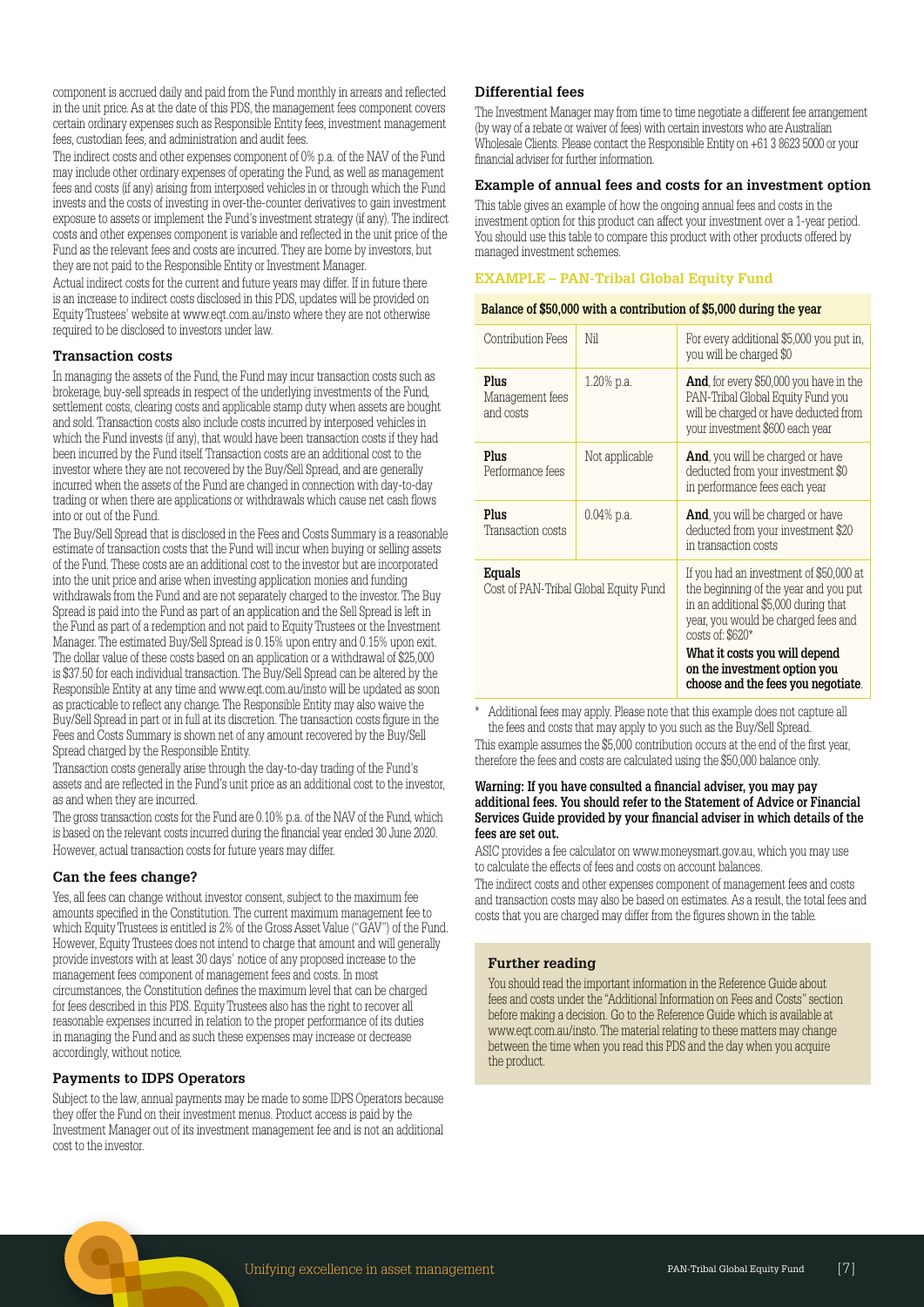# 7] HOW MANAGED INVESTMENT SCHEMES ARE TAXED

**Warning: Investing in a registered managed investment scheme (such as the Fund) is likely to have tax consequences. You are strongly advised to seek your own professional tax advice about the applicable Australian tax (including income tax, GST and duty) consequences and, if appropriate, foreign tax consequences which may apply to you based on your particular circumstances before investing in the Fund.** 

The Fund is an Australian resident for tax purposes and does not generally pay tax on behalf of its investors. Australian resident investors are assessed for tax on any income and capital gains generated by the Fund to which they become presently entitled or, where the Fund has made a choice to

be an Attribution Managed Investment Trust ("AMIT") and the choice is effective for the income year, are attributed to them.

# 8] HOW TO APPLY

To invest please complete the Application Form accompanying this PDS and either;

• attach your cheque payable to 'STATE STREET AUSTRALIA LTD ACF EQUITY TRUSTEES LTD ARF PAN-T',

or

• direct credit funds by electronic transfer, details are in the Application Form, and send your Application Form and accompanying documentation or cheque to:

State Street Australia Ltd Unit Registry Level 14, 420 George St Sydney, New South Wales, 2000

Additional applications may be faxed to +612 9323 6411. Please note that cash cannot be accepted.

#### **Who can invest?**

Eligible persons (as detailed in the 'About this PDS' section) can invest, however individual investors must be 18 years of age or over. Investors investing through an IDPS should use the application form provided by their IDPS Operator.

#### **Cooling-off period**

If you are a Retail Client who has invested directly in the Fund, you may have a right to a 'cooling off' period in relation to your investment in the Fund for 14 days from the earlier of:

- confirmation of the investment being received; and
- the end of the fifth business day after the units are issued.

A Retail Client may exercise this right by notifying Equity Trustees in writing. A Retail Client is entitled to a refund of their investment adjusted for any increase or decrease in the relevant Application Price between the time we process your application and the time we receive the notification from you, as well as any other tax and other reasonable administrative expenses and transaction costs associated with the acquisition and termination of the investment.

The right of a Retail Client to cool off does not apply in certain limited situations, such as if the issue is made under a distribution reinvestment plan, switching facility or represents additional contributions required under an existing agreement. Also, the right to cool off does not apply to you if you choose to exercise your rights or powers as a unit holder in the Fund during the 14 day period. This could include selling part of your investment or switching it to another product. Indirect Investors should seek advice from their IDPS Operator as to whether cooling off rights apply to an investment in the Fund by the IDPS. The right to cool off in relation to the Fund is not directly available to an Indirect Investor. This is because an Indirect Investor does not acquire the rights of a unit holder in a fund. Rather, an Indirect Investor directs the IDPS Operator to arrange for their monies to be invested in the Fund on their behalf. The terms and conditions of the IDPS Guide or similar type document will govern an Indirect Investor's investment in relation to the Fund and any rights an Indirect Investor may have in this regard.

#### **Complaints resolution**

Equity Trustees has an established complaints handling process and is committed to properly considering and resolving all complaints. If you have a complaint about your investment, please contact us on:

Phone: 1300 133 472 Post: Equity Trustees Limited GPO Box 2307, Melbourne VIC 3001 Email: compliance@eqt.com.au

We will acknowledge receipt of the complaint within 1 Business Day or as soon as possible after receiving the complaint. We will seek to resolve your complaint as soon as practicable but not more than 30 calendar days after receiving the complaint.

If you are not satisfied with our response to your complaint, you may be able to lodge a complaint with the Australian Financial Complaints Authority ("AFCA").

Contact details are: Online: www.afca.org.au Phone: 1800 931 678 Email: info@afca.org.au Post: GPO Box 3, Melbourne VIC 3001.

The external dispute resolution body is established to assist you in resolving your complaint where you have been unable to do so with us. However, it's important that you contact us first.

# 9] OTHER INFORMATION

#### **Further reading…**

You should read the important information in the Reference Guide "Other important information" section about:

- Your privacy;
- The Constitution;
- Taxation;
- Anti-Money Laundering and Counter-Terrorism Financing ("AML/CTF");
- Indirect Investors;
- Information on underlying investments;
- Foreign Account Tax Compliance Act ("FATCA");
- Common Reporting Standard ("CRS"); and
- Consent,

before making a decision. Go to the Reference Guide which is available at www.eqt.com.au/insto. The material relating to these matters may change between the time when you read this PDS and the day when you acquire the product.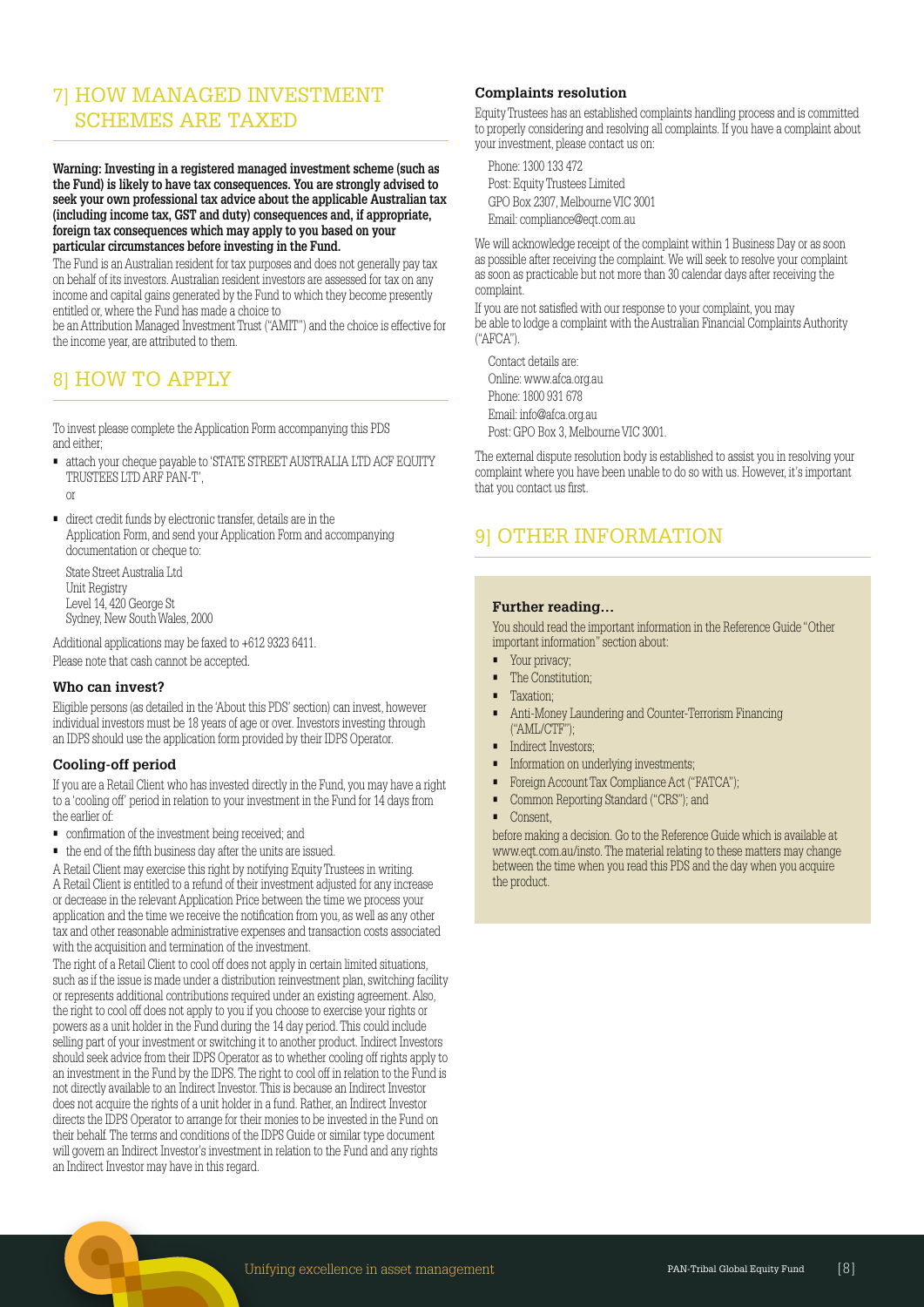# PAN-TRIBAL GLOBAL EQUITY FUND

# APPLICATION FORM

- If completing by hand, use a black or blue pen and print within the boxes in BLOCK LETTERS
- Use ticks in boxes where applicable
- The applicant must complete, print and sign this form
- Keep a photocopy of your completed Application Form for your records
- Please ensure all relevant sections are complete before submitting this form

This application form is part of the Product Disclosure Statement ('PDS') relating to units in the PAN-Tribal Global Equity Fund issued by Equity Trustees Limited (ABN 46 004 031 298, AFSL 240975).

- The PDS contains information about investing in the Fund. You should read the PDS before applying for units in the Fund.
- A person who gives another person access to the Application Form must at the same time and by the same means give the other person access to the PDS.
- Equity Trustees will provide you with a copy of the PDS and the Application Form; on request without charge (If you make an error while completing your application form, do not use correction fluid. Cross out your mistakes and initial your changes).

#### **US Persons**

This offer is not open to any US Person. Please refer to the Product Disclosure Statement and the accompanying Reference Guide for further information.

Issue Date: 25 February 2021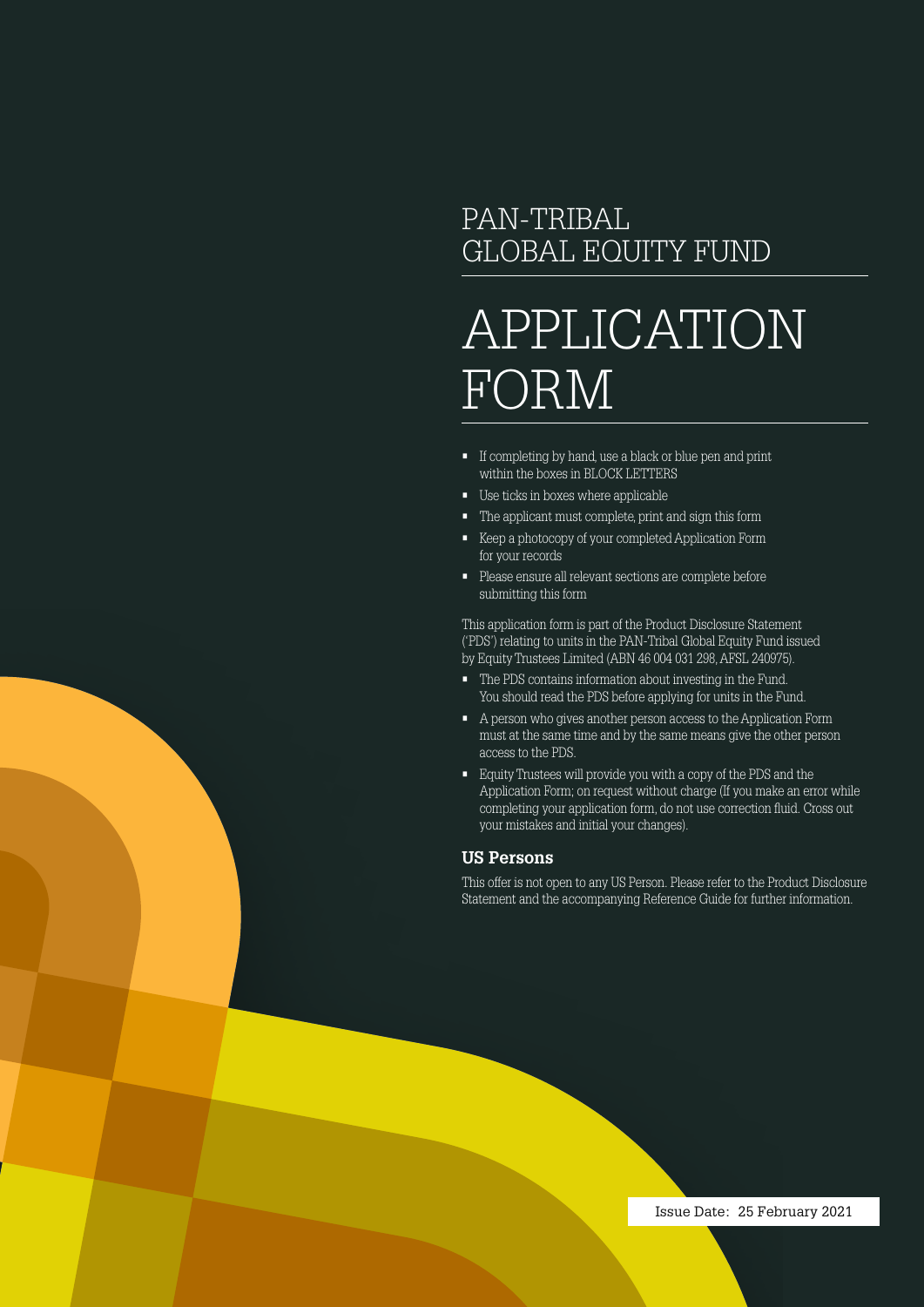#### **Do you have an existing investment in the PAN-Tribal Global Equity Fund and the information provided for that investment remains current and correct?**

#### **YES** – my details are:

| Fund Name                                            |  |
|------------------------------------------------------|--|
| Account Number                                       |  |
| Account Name                                         |  |
| Contact Telephone Number<br>(Including Country Code) |  |

**Not appointing a power of attorney, agent or financial adviser** – Complete sections 8, 9, 10

**Appointing a power of attorney, agent or financial adviser** – Complete sections 6 and/or 7, 8, 9, 10

 \* Please note there will be instances where we may be required to collect additional information about you and may ask you to provide certified copies of certain identification documents along with the Application Form.

**NO** – only complete the sections relevant to you, as indicated below:

| <b>Select One</b> | <b>Account Type</b>                                     | <b>Sections to Complete</b> | <b>Identification Requirement</b><br><b>Groups to Complete</b> |
|-------------------|---------------------------------------------------------|-----------------------------|----------------------------------------------------------------|
|                   |                                                         |                             |                                                                |
|                   | Individual(s)                                           | Sections 1, 2, 7, 8, 9, 10  | Group A                                                        |
|                   | Partnership                                             | Sections 1,3,7,8,9,10       | Group A & B                                                    |
|                   | Trust/Superannuation fund with<br>individual trustee(s) | Sections 1,2,4,7,8,9,10     | Group C or D, $\&$ E                                           |
|                   | Trust/Superannuation fund with<br>corporate trustee     | Sections 1,4,5,7,8,9,10     | Group C or D, $\&$ E                                           |
|                   | Company                                                 | Sections 1,5,7,8,9,10       | Group F, G or H                                                |

**Additionally please complete the relevant sections below should you wish to appoint a power of attorney, agent or Financial Adviser**

| Power of attorney or agent | Section 6 | Group I                                       |
|----------------------------|-----------|-----------------------------------------------|
| Financial Adviser          | Section 7 | Group I – if acting under direct<br>authority |

If you are an Association, Co-operative, Government Body or other type of entity not listed above, please contact the Fund.

#### **Contacting the Fund**

**Responsible Entity:** Equity Trustees Limited +61 3 8623 5000 www.eqt.com.au/insto

#### **Fund Manager:**

PAN-Tribal Asset Management Pty Ltd www.pantribal.com.au

**Post your completed application to:** State Street Australia Limited Attention: Unit Registry Team Level 14, 420 George Street Sydney NSW 2001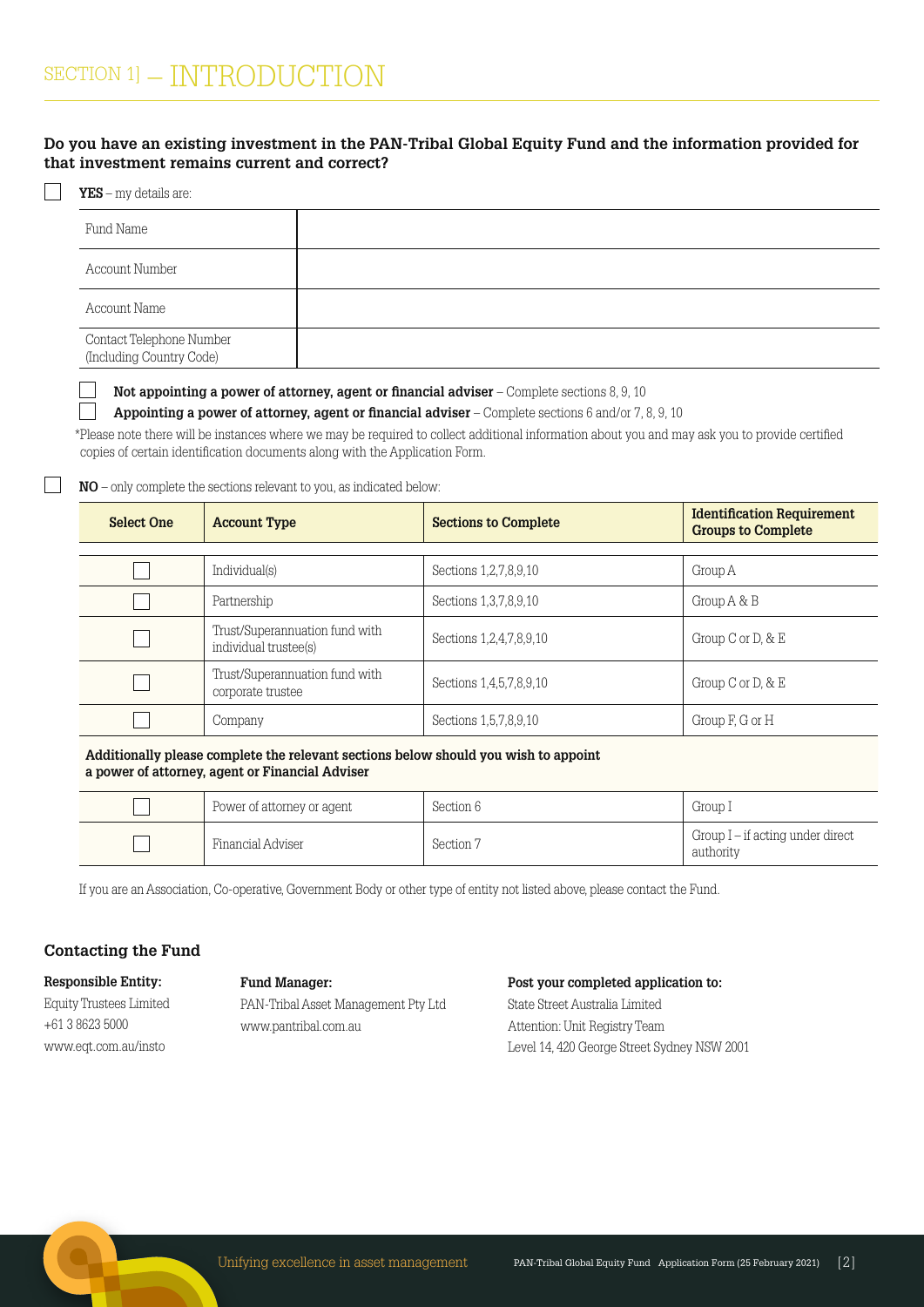#### **AML Identity Verification Requirements**

The AML/CTF Act requires the Responsible Entity to adopt and maintain an anti-money laundering and counter-terrorism financing ('AML/CTF') program. The AML/CTF program includes ongoing customer due diligence, which may require the Responsible Entity to collect further information.

• Identification documentation provided must be in the name of the Applicant.

 $\overline{\phantom{a}}$ 

- Non-English language documents must be translated by an accredited translator.
- Applications made without providing this information cannot be processed until all the necessary information has been provided.
- If you are unable to provide the identification documents described please call PAN-Tribal.

#### **These documents should be provided as an original or a CERTIFIED COPY of the original.**

| <b>GROUP A</b><br>Individuals                                                                                                                                                                                                                                             | Each individual investor, individual trustee, partner, beneficial owner, individual agent or authorised representative<br>must provide one of the following:<br>A current Australian driver's licence (or foreign equivalent) that includes a photograph and signature<br>An Australian passport (not expired more than 2 years previously)<br>A current passport (or similar) issued by a foreign government or the United Nations (UN)<br>(or an agency of the UN) that includes your photograph and signature<br>An identity card issued by a State or Territory Government that includes your photograph and signature<br>If you do NOT own one of the above ID documents, please contact PAN-Tribal on +61 3 9654 3015. |
|---------------------------------------------------------------------------------------------------------------------------------------------------------------------------------------------------------------------------------------------------------------------------|------------------------------------------------------------------------------------------------------------------------------------------------------------------------------------------------------------------------------------------------------------------------------------------------------------------------------------------------------------------------------------------------------------------------------------------------------------------------------------------------------------------------------------------------------------------------------------------------------------------------------------------------------------------------------------------------------------------------------|
| <b>GROUP B</b><br>Partnerships                                                                                                                                                                                                                                            | Provide Group A verification documents for at least one partner and each beneficial owner<br>of the Partnership and one of the following:<br>A certified copy or certified extract of the partnership agreement<br>A notice issued by the Australian Taxation Office ("ATO") within the last 12 months<br>An original or certified copy of a certificate of registration of business name issued<br>by a government agency in Australia<br>A certified copy or certified extract of minutes of a partnership meeting<br>All of the above must show the full name of the partnership.                                                                                                                                         |
| <b>GROUP C</b><br>Registered Managed Investment<br>Scheme, Regulated Superannuation<br>Fund (including a self-managed<br>super fund), Government<br>Superannuation Fund or a trust<br>registered with the Australian<br>Charities and Not-for-profit<br>Commission (ACNC) | Provide one of the following:<br>A copy of a company search from the relevant regulator's website e.g. APRA, ASIC or the ATO,<br>issued in the previous 3 months<br>A copy or relevant extract of the legislation establishing the government superannuation<br>fund sourced from a government website<br>A copy from the ACNC of information registered about the trust as a charity<br>All of the above must show the Trust's full name and type (i.e. registered managed investment scheme, regulated<br>superannuation fund (including a self-managed super fund) or government superannuation fund).                                                                                                                    |
| <b>GROUP D</b><br>Other Trusts (unregulated)                                                                                                                                                                                                                              | Provide Group A verification documents for each beneficial owner of the trust who is directly or indirectly entitled<br>to benefit from a 25% or greater interest in the trust, and in relation to the Trust, one of the following:<br>A certified copy or certified extract of the Trust Deed<br>Annual report or audited financial statements<br>A certified copy of a notice issued by the ATO within the previous 12 months<br>Signed meeting minutes<br>All of the above must show the full name of the Trust, its trustees, the appointer (the person authorised to appoint<br>or remove trustees) and the settlor of the Trust (if any).                                                                              |
| <b>GROUP E</b><br><b>Trustees</b>                                                                                                                                                                                                                                         | If you are an <b>Individual Trustee</b> – please provide the identification documents listed under Group A<br>If you are a <b>Corporate Trustee</b> – please provide the identification documents listed under Group $F$ , G or H<br>If you are a <b>combination</b> of both – please provide the identification documents for each investor type<br>listed under Group A and F, G or H                                                                                                                                                                                                                                                                                                                                      |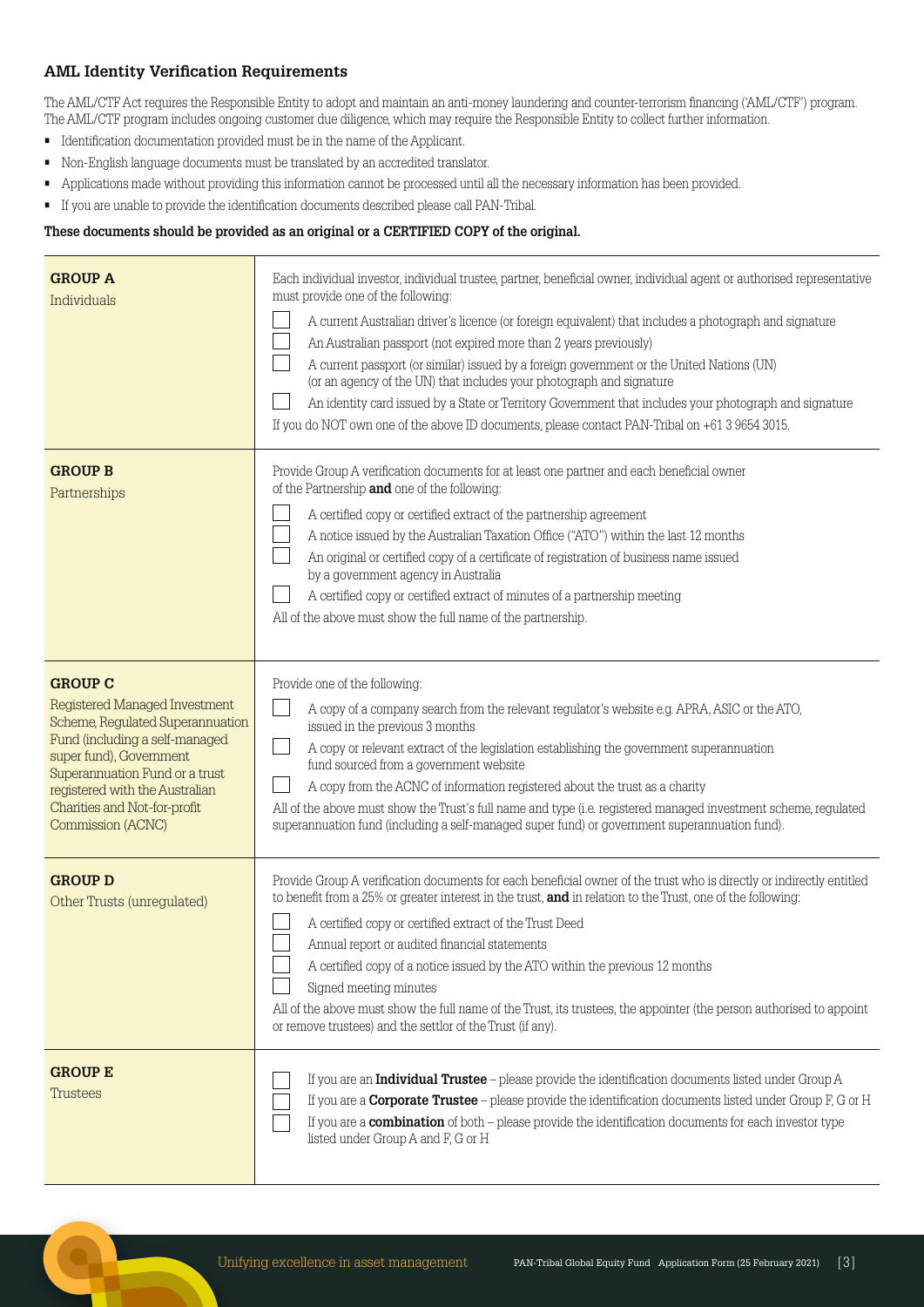| <b>GROUP F</b><br><b>Regulated Australian</b><br>Companies           | Provide one of the following:<br>A copy of information regarding the company's licence or other information held by the relevant<br>Commonwealth, State or Territory regulatory body e.g. AFSL, RSL, ACL etc.<br>If the company is listed on an Australian securities exchange, provide details of the exchange and the ticker<br>(issuer) code<br>If the company is a majority owned subsidiary of a company listed on an Australian securities exchange,<br>provide details of the exchange and the ticker (issuer) code for the holding company<br>An Annual Statement from ASIC issued in the previous 12 months<br>A copy of a company search from the ASIC website issued in the previous 3 months<br>A certificate of Company Registration<br>All of the above must clearly show the company's full name, its type (i.e. public or proprietary) and ACN.                                                                                                                                                                                                                                                         |
|----------------------------------------------------------------------|-------------------------------------------------------------------------------------------------------------------------------------------------------------------------------------------------------------------------------------------------------------------------------------------------------------------------------------------------------------------------------------------------------------------------------------------------------------------------------------------------------------------------------------------------------------------------------------------------------------------------------------------------------------------------------------------------------------------------------------------------------------------------------------------------------------------------------------------------------------------------------------------------------------------------------------------------------------------------------------------------------------------------------------------------------------------------------------------------------------------------|
| <b>GROUP G</b><br><b>Other Australian Companies</b><br>(unregulated) | Provide Group A verification documents for each beneficial owner (including any shareholder who directly or<br>indirectly owns or controls 25% or more of the issued capital), and such documents about the senior managing<br>official(s) who exerts control over the company, and in relation to the unregulated company, one of the following:<br>An Annual Statement from ASIC issued in the previous 12 months<br>A copy of a company search from the ASIC website issued in the previous 3 months<br>A certificate of Company Registration<br>All of the above must clearly show the company's full name, its type (i.e. public or private) and ACN issued<br>to the company.                                                                                                                                                                                                                                                                                                                                                                                                                                     |
| <b>GROUP H</b><br>Non-Australian Companies                           | Provide Group A verification requirements for each beneficial owner (including any shareholder who directly or<br>indirectly owns or controls 25% or more of the issued capital) and information about the senior managing official(s)<br>who exerts control over the company, and in relation to the foreign company, one of the following:<br>A certified copy of the company's Certificate of Registration or incorporation issued by ASIC or the equivalent<br>issued by the foreign jurisdiction in which the company was incorporated, established or formed<br>A certified copy of the company's articles of association or constitution<br>A copy of a company search from the ASIC website database or relevant foreign registration body.<br>The company search from a foreign regulator must include the name of the regulator, the name of the<br>company and the foreign registration number<br>All of the above must clearly show the company's full name, its type (i.e. public or private) and the ARBN issued<br>by ASIC, or the identification number issued to the company by the foreign regulator. |
| <b>GROUP I</b><br><b>Agents and Authorised</b><br>Representatives    | If you are an <b>Individual Agent or Representative</b> - please provide the identification documents listed<br>under Group A.<br>If you are a <b>Corporate Agent or Representative</b> – please provide the identification documents listed<br>under Group F, G or H.<br>All Agents and Authorised Representatives must also provide a certified copy of their authority to act for the<br>investor e.g. the POA, guardianship order, Executor or Administrator of a deceased estate, authority granted to<br>a bankruptcy trustee, authority granted to the State or Public Trustee etc.                                                                                                                                                                                                                                                                                                                                                                                                                                                                                                                              |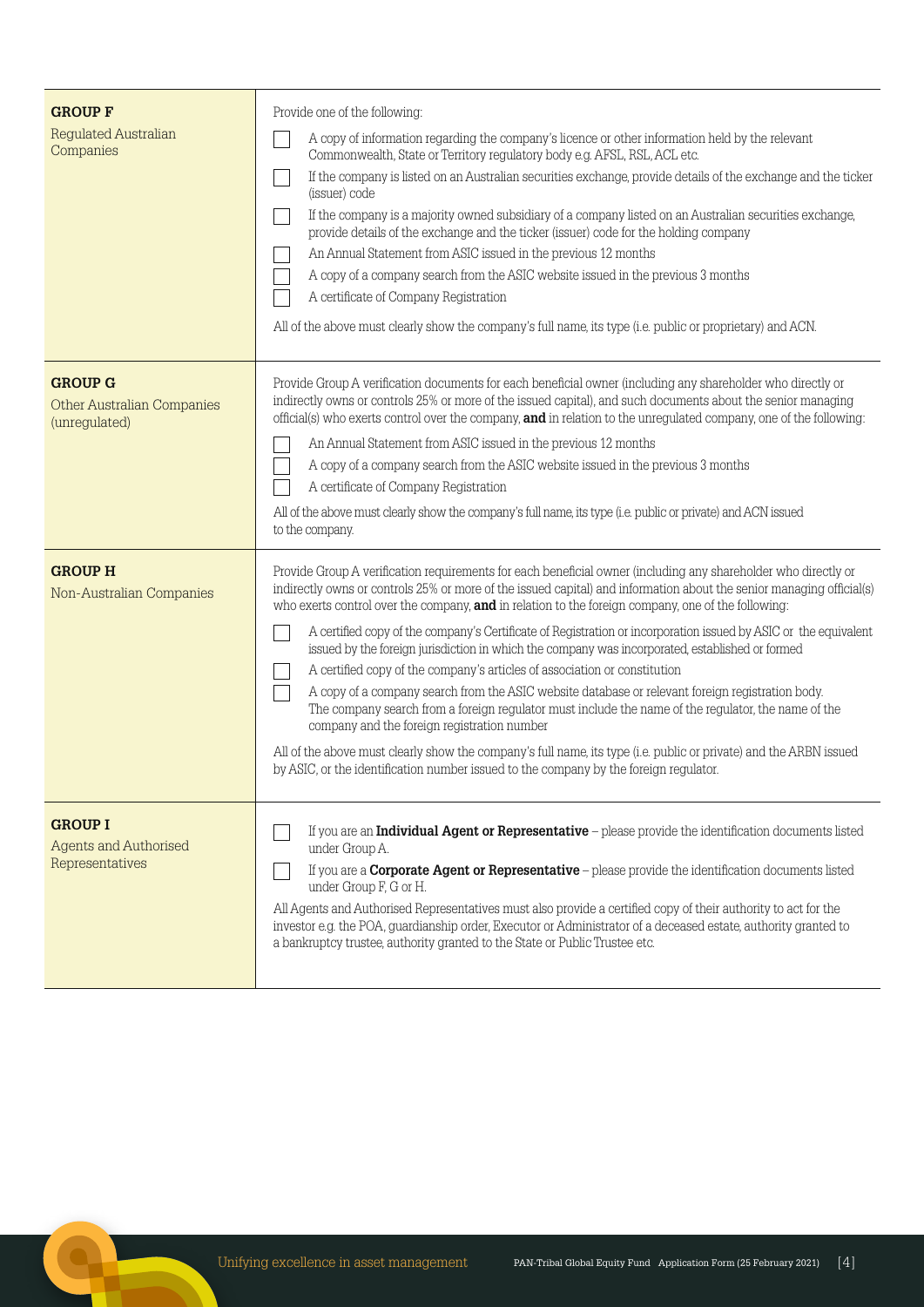#### **Additional Information**

In most cases the information that you provide in this form will satisfy the AML/CTF Act, the US Foreign Account Tax Compliance Act ('FATCA') and the Common Reporting Standards ('CRS'). However, in some instances the Responsible Entity may contact you to request further information. It may also be necessary for the Responsible Entity to collect information (including sensitive information) about you from third parties in order to meet its obligations under the AML/CTF Act, FATCA and CRS.

#### **Declarations**

When you complete this Application Form you make the following declarations:

- I/We have received the PDS and made this application in Australia.
- I/We have read the PDS to which this Application Form applies and agree to be bound by the terms and conditions of the PDS and the Constitution of the Fund in which I/we have chosen to invest.
- I/We have considered our personal circumstances and, where appropriate, obtained investment and / or taxation advice.
- I/We hereby declare that I/we are not a US Person as defined in the PDS.
- I/We acknowledge that (if a natural person) I am/we are 18 years of age or over and I am/we are eligible to hold units in the Fund in which I/we have chosen to invest.
- I/We acknowledge and agree that Equity Trustees have outlined in the PDS provided to me/us how and where I/we can obtain a copy of the Equity Trustees Group Privacy Statement.
- I/We consent to the transfer of any of my/our personal information to external third parties including but not limited to fund administrators, fund investment manager(s) and related bodies corporate who are located outside Australia for the purpose of administering the products and services for which I/we have engaged the services of Equity Trustees or its related bodies corporate and to foreign government agencies for reporting purposes (if necessary).
- I/we hereby confirm that the personal information that I/we have provided to Equity Trustees is correct and current in every detail, and should these details change, I/we shall promptly advise Equity Trustees in writing of the change(s).
- I/We agree to provide further information or personal details to the Responsible Entity if required to meet its obligations under anti-money laundering and counter-terrorism legislation, US tax legislation or reporting legislation and acknowledge that processing of my/our application may be delayed and will be processed at the unit price applicable for the Business Day as at which all required information has been received and verified.
- If I/we have provided an email address, I/we consent to receive ongoing investor information including PDS information, confirmations of transactions and additional information as applicable via email.
- I/We acknowledge that Equity Trustees does not guarantee the repayment of capital or the performance of the Fund or any particular rate of return from the Fund.
- I/We acknowledge that an investment in the Fund is not a deposit with or liability of Equity Trustees and is subject to investment risk including possible delays in repayment and loss of income or capital invested.
- I/We acknowledge that Equity Trustees is not responsible for the delays in receipt of monies caused by the postal service or the applicant's bank.
- If I/we lodge a fax application request, I/we acknowledge and agree to release, discharge and agree to indemnify Equity Trustees from and against any and all losses, liabilities, actions, proceedings, account claims and demands arising from any fax application.
- If I/we have completed and lodged the relevant sections on authorised representatives/agents on the Application Form then I/we agree to release, discharge and indemnify Equity Trustees from and against any and all losses, liabilities, actions, proceedings, account claims and demands arising from Equity Trustees acting on the instructions of my/ our authorised representatives, agents and/or nominees.
- If this is a joint application each of us agrees that our investment is held as joint tenants.
- I/We acknowledge and agree that where the Responsible Entity, in its sole discretion, determines that:
	- I/we are ineligible to hold units in a Fund or have provided misleading information in my/our Application Form; or
	- I/we owe any amounts to Equity Trustees, then I/we appoint the Responsible Entity as my/our agent to submit a withdrawal request on my/our behalf in respect of all or part of my/our units, as the case requires, in the Fund.

#### **Terms and conditions for collection of Tax File Numbers (TFN) and Australian Business Numbers (ABN)**

Collection of TFN and ABN information is authorised and its use and disclosure strictly regulated by tax laws and the Privacy Act. Investors must only provide an ABN instead of a TFN when the investment is made in the course of their enterprise. You are not obliged to provide either your TFN or ABN, but if you do not provide either or claim an exemption, we are required to deduct tax from your distribution at the highest marginal tax rate plus Medicare levy to meet Australian taxation law requirements.

For more information about the use of TFNs for investments, contact the enquiries section of your local branch of the ATO. Once provided, your TFN will be applied automatically to any future investments in the Fund where formal application procedures are not required (e.g. distribution reinvestments), unless you indicate, at any time, that you do not wish to quote a TFN for a particular investment. Exempt investors should attach a copy of the certificate of exemption. For super funds or trusts list only the applicable ABN or TFN for the super fund or trust.

#### **When you sign this Application Form you declare that you have read and agree to the declarations above.**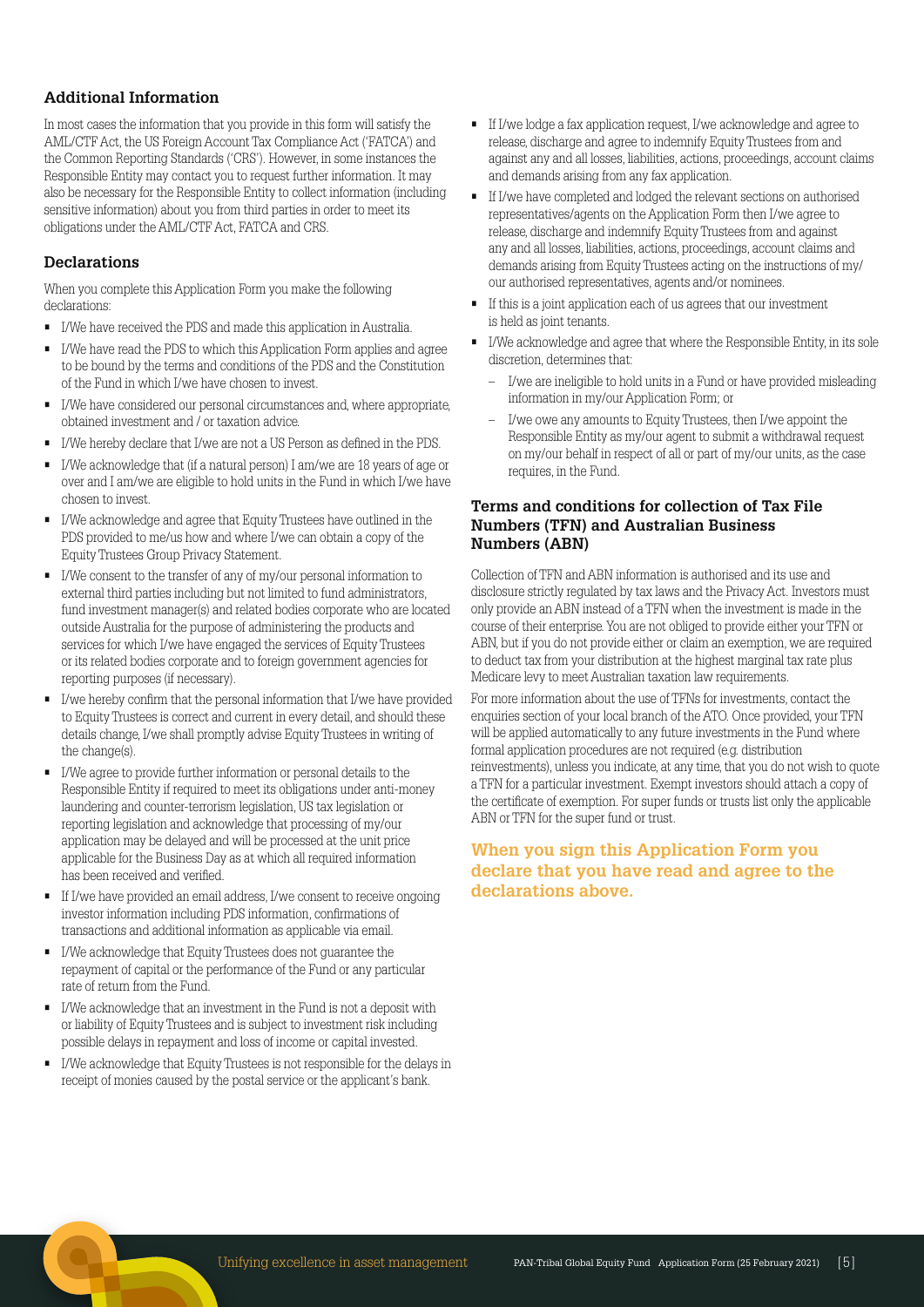# Section 2] - INDIVIDUAL(S) OR INDIVIDUAL TRUSTEE(S)

#### Complete this section if you are investing in your own name or as an individual trustee.

For AML documentary requirements please refer to pages 3 – 4.

#### 2.1] Type of investor Tick one box only and complete the specified parts of this section.

Sole Trader – complete 2.2 and 2.4

Individual – complete 2.2

Jointly with another individual(s) – complete 2.2, 2.3 and 2.5

Individual trustee for an individual – complete 2.2, 2.3 and 2.5 (if there is more than one individual trustee)

Individual trustee for a trust – complete 2.2, 2.3 and 2.5 (if there is more than one individual trustee). Also complete section 4.

#### **2.2] Investor 1**

| Title:                                                                                                                                                                                                                                         | Given Name(s):            |                                     | Surname:             |                        |            |
|------------------------------------------------------------------------------------------------------------------------------------------------------------------------------------------------------------------------------------------------|---------------------------|-------------------------------------|----------------------|------------------------|------------|
| Telephone Number:<br>(Including Country Code)                                                                                                                                                                                                  |                           |                                     | Email:               |                        |            |
| Date of Birth<br>(DDMMYY):                                                                                                                                                                                                                     |                           |                                     | - or exemption code: | Tax File Number (TFN)* |            |
| Reason for TFN Exemption:                                                                                                                                                                                                                      |                           |                                     |                      |                        |            |
| Residential Address (not a PO Box)                                                                                                                                                                                                             |                           |                                     |                      |                        |            |
| Unit<br>Number:                                                                                                                                                                                                                                | Street<br>Number:         | Street<br>Name:                     |                      |                        |            |
| Suburb:                                                                                                                                                                                                                                        |                           |                                     |                      | State:                 | Post Code: |
| Country of Birth:                                                                                                                                                                                                                              |                           |                                     |                      |                        |            |
| What is your occupation?:                                                                                                                                                                                                                      |                           |                                     |                      |                        |            |
| Do you hold a prominent public position or function in a government body (local, state, territory, national or foreign) or in an international organisation<br>or are you an immediate family member or a business associate of such a person? |                           |                                     |                      |                        |            |
| <b>NO</b>                                                                                                                                                                                                                                      | YES, please give details: |                                     |                      |                        |            |
| Are you a foreign resident for tax purposes?                                                                                                                                                                                                   |                           |                                     |                      |                        |            |
| YES, please advise country of residence:<br><b>NO</b>                                                                                                                                                                                          |                           |                                     |                      |                        |            |
| Do you hold dual citizenship?                                                                                                                                                                                                                  |                           |                                     |                      |                        |            |
| <b>NO</b>                                                                                                                                                                                                                                      |                           | YES, please advise which countries: |                      |                        |            |
|                                                                                                                                                                                                                                                |                           |                                     |                      |                        |            |

\*See page 5 of the Application Form for terms and conditions relating to the collection of TFNs and ABNs.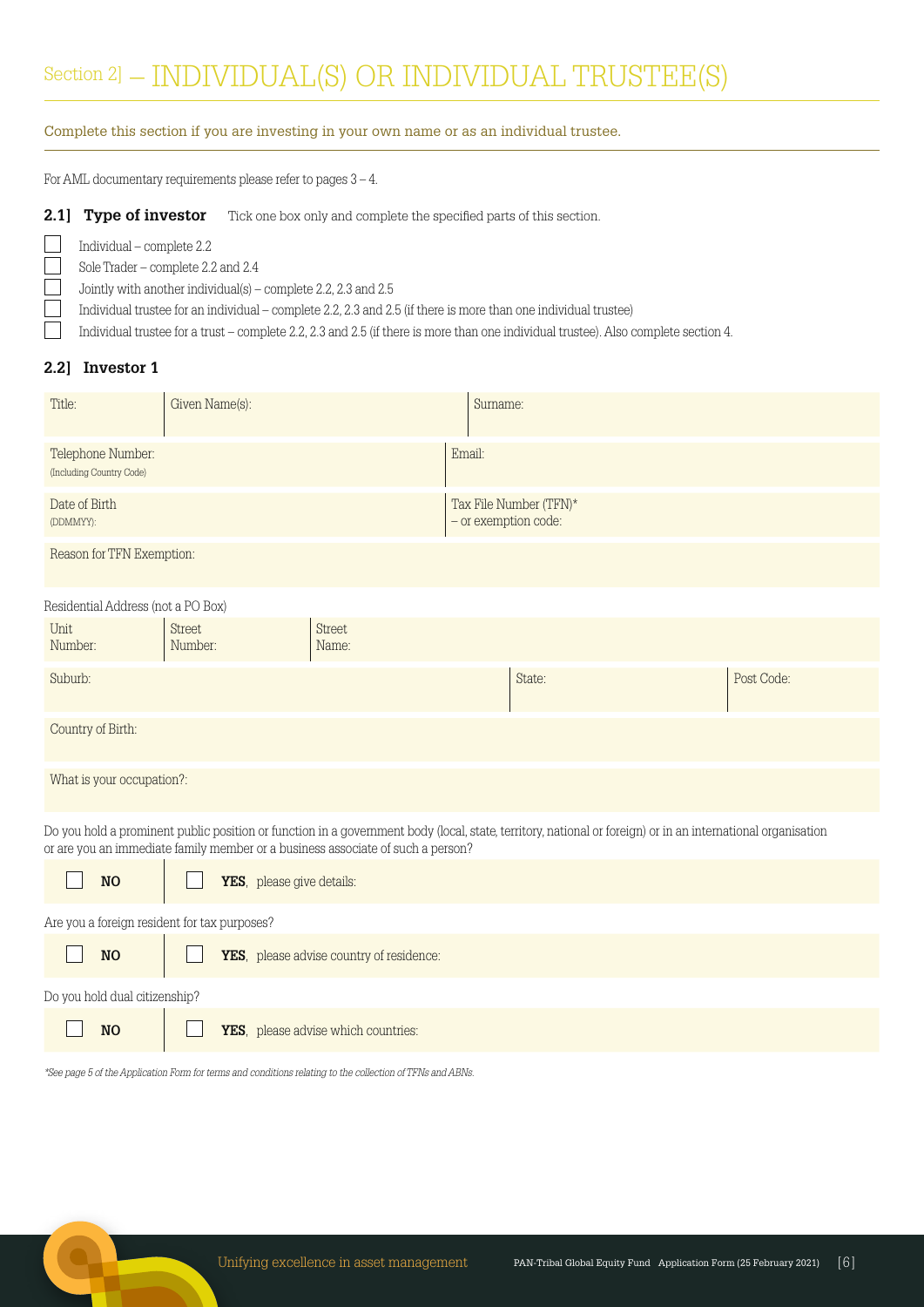### **2.3] Investor 2**

| Title:                                        | Given Name(s): | Sumame:                                        |
|-----------------------------------------------|----------------|------------------------------------------------|
| Telephone Number:<br>(Including Country Code) |                | Email:                                         |
| Date of Birth<br>(DDMMYY):                    |                | Tax File Number (TFN)*<br>- or exemption code: |

Reason for TFN Exemption:

Residential Address (not a PO Box)

| Unit<br>Number:                                                                                                                                                                                                                                | Street<br>Number: | Street<br>Name: |        |            |  |
|------------------------------------------------------------------------------------------------------------------------------------------------------------------------------------------------------------------------------------------------|-------------------|-----------------|--------|------------|--|
| Suburb:                                                                                                                                                                                                                                        |                   |                 | State: | Post Code: |  |
| Country of Birth:                                                                                                                                                                                                                              |                   |                 |        |            |  |
| What is your occupation?:                                                                                                                                                                                                                      |                   |                 |        |            |  |
| Do you hold a prominent public position or function in a government body (local, state, territory, national or foreign) or in an international organisation<br>or are you an immediate family member or a business associate of such a person? |                   |                 |        |            |  |

| <b>NO</b>                                    | YES, please give details:                |
|----------------------------------------------|------------------------------------------|
| Are you a foreign resident for tax purposes? |                                          |
| N <sub>O</sub>                               | YES, please advise country of residence: |
| Do you hold dual citizenship?                |                                          |
| N <sub>O</sub>                               | YES, please advise which countries:      |

#### **2.4] Sole Trader Details**

| <b>Business Name:</b><br>(if applicable, in full)     |        |            |
|-------------------------------------------------------|--------|------------|
| Australian Business Number:<br>$(ABN)$ (if obtained)* |        |            |
| <b>Street Address:</b>                                |        |            |
| Suburb:                                               | State: | Post Code: |
| Country:                                              |        |            |

## **2.5] Signing Authority**

Please tick to indicate signing requirements for future instructions (e.g. withdrawals, change of account details, etc.)



All investors must sign

\* See page 5 of the Application Form for terms and conditions relating to the collection of TFNs and ABNs.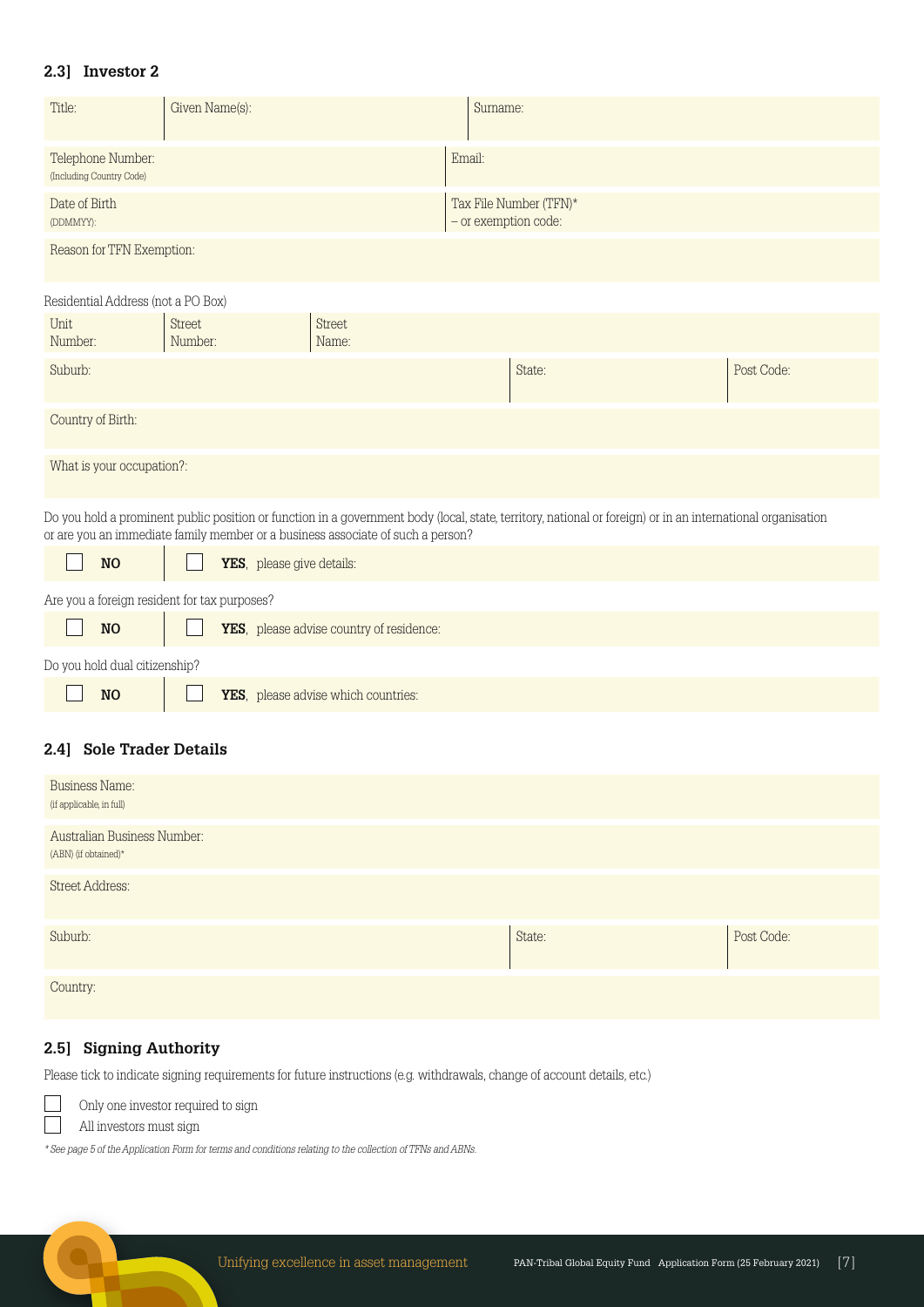# SECTION 3] - PARTNERSHIPS

Complete this section if you are investing for a partnership or as a partner.

For AML documentary requirements please refer to pages 3 – 4.

#### **3.1] General Information**

| Full Name of Partnership:                          |                              |
|----------------------------------------------------|------------------------------|
| Registered Business Names of Partnership (if any): |                              |
| Country where Partnership is established:          |                              |
| Tax File Number (TFN)*<br>- or exemption code:     | Reason for<br>TFN Exemption: |

#### **3.2] Type of Partnership**

Is the partnership regulated by a professional association?

**YES**, please provide details (need only give information below for partners with a 25% or greater interest or, if there are no such partners, for just one partner):

| Name of Professional Association: |                                |  | Membership Details: |  |
|-----------------------------------|--------------------------------|--|---------------------|--|
| NO.                               | Provide number<br>of partners: |  |                     |  |

# Partner 1

| Title:                                                  | Given Name(s):        |              | Sumame:                                                                                                                                                     |            |
|---------------------------------------------------------|-----------------------|--------------|-------------------------------------------------------------------------------------------------------------------------------------------------------------|------------|
| Telephone Number:<br>(Including Country Code) (daytime) |                       |              | Date of Birth<br>(DDMMYY):                                                                                                                                  |            |
| Residential address:                                    |                       |              |                                                                                                                                                             |            |
| Unit Number:                                            | <b>Street Number:</b> | Street Name: |                                                                                                                                                             |            |
| Suburb:                                                 |                       |              | State:                                                                                                                                                      | Post Code: |
| Country:                                                |                       |              | Country of Birth:                                                                                                                                           |            |
|                                                         |                       |              | Do you hold a prominent public position or function in a government body (local, state, territory, national or foreign) or in an international organisation |            |

Do you hold a prominent public position or function in a government body (local, state, territory, national or foreign) or in an international organisation or are you an immediate family member or a business associate of such a person?

**NO YES**, please give details:

# Partner 2

| Title:                             | Given Name(s): | Sumame:       |
|------------------------------------|----------------|---------------|
| Telephone Number:                  |                | Date of Birth |
| (Including Country Code) (daytime) |                | (DDMMYY):     |

\*See page 5 of the Application Form for terms and conditions relating to the collection of TFNs and ABNs.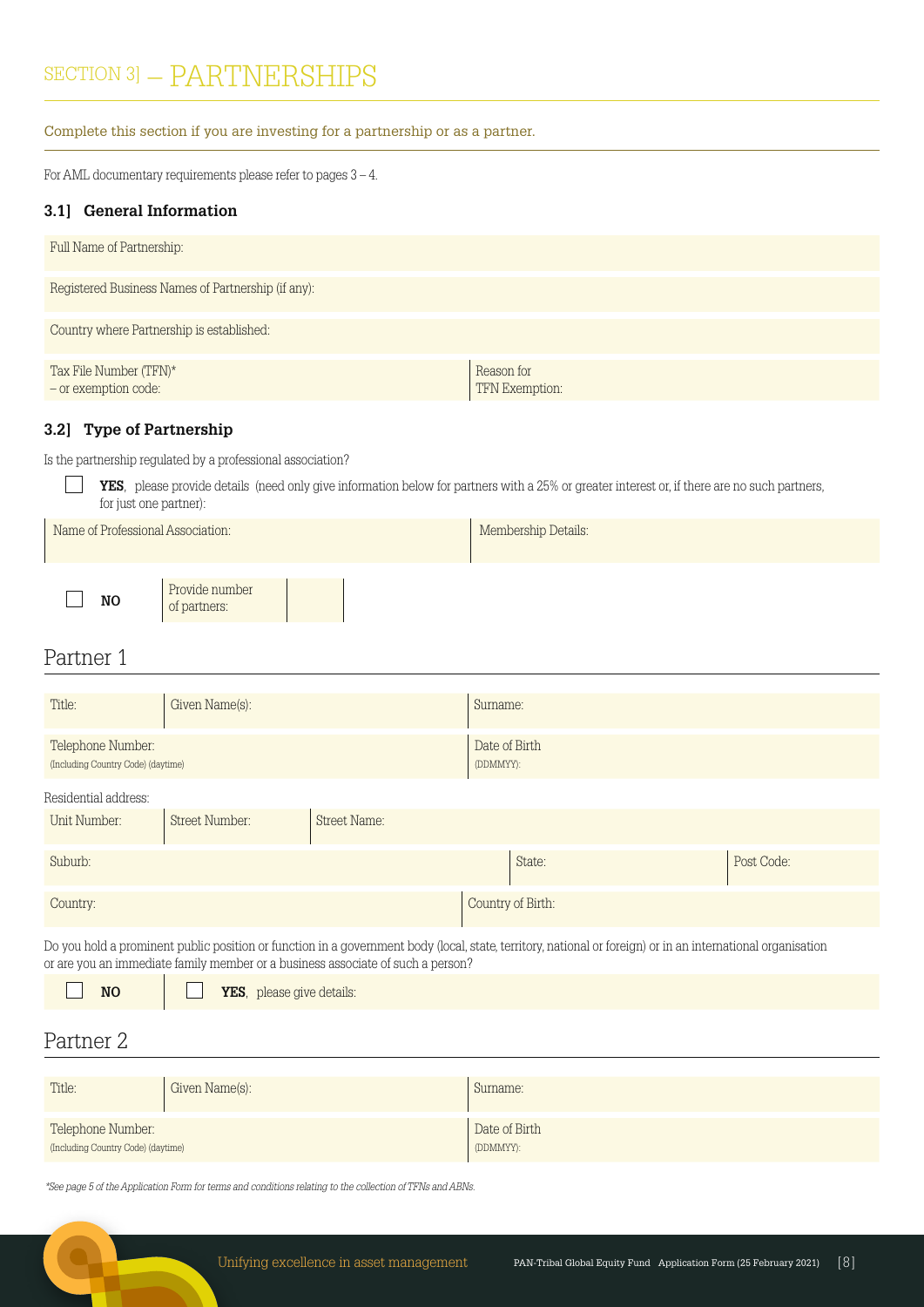| Residential address:          |                |                                                                                 |                                                                                                                                                             |            |  |  |
|-------------------------------|----------------|---------------------------------------------------------------------------------|-------------------------------------------------------------------------------------------------------------------------------------------------------------|------------|--|--|
| Unit Number:                  | Street Number: | Street Name:                                                                    |                                                                                                                                                             |            |  |  |
| Suburb:                       |                |                                                                                 | State:                                                                                                                                                      | Post Code: |  |  |
| Country of Birth:<br>Country: |                |                                                                                 |                                                                                                                                                             |            |  |  |
|                               |                | or are you an immediate family member or a business associate of such a person? | Do you hold a prominent public position or function in a government body (local, state, territory, national or foreign) or in an international organisation |            |  |  |

|  | w |
|--|---|
|  |   |

**NO NO YES**, please give details:

# SECTION 4] - TRUST / SUPERANNUATION FUND

# Complete this section if you are investing for a trust or superannuation fund.

For AML documentary requirements please refer to pages 3-4.

# **4.1] General Information**

| Full Name of Trust or Superannuation Fund: |                        |
|--------------------------------------------|------------------------|
| Full Name of Business (if any):            |                        |
| Country where<br>Trust established:        | Tax File Number (TFN)* |

# **4.2] Trustee Details**

|      | How many trustees are there?                       |                                                                                                                                                                                                |                                              |  |  |  |  |  |
|------|----------------------------------------------------|------------------------------------------------------------------------------------------------------------------------------------------------------------------------------------------------|----------------------------------------------|--|--|--|--|--|
|      | <b>Individual</b><br>Company<br>Combination        | - trustee(s) must complete Section 2 of this form<br>- trustee(s) must complete Section 5 of this form<br>- trustee(s) from each investor type must complete the relevant section of this form |                                              |  |  |  |  |  |
| 4.3] | <b>Type of Trust</b>                               |                                                                                                                                                                                                |                                              |  |  |  |  |  |
|      |                                                    | <b>Registered Managed Investment Scheme</b>                                                                                                                                                    |                                              |  |  |  |  |  |
|      |                                                    | Australian Registered Scheme Number (ARSN):                                                                                                                                                    |                                              |  |  |  |  |  |
|      |                                                    | Regulated Trust (including self managed superannuation funds and registered charities that are trusts)                                                                                         |                                              |  |  |  |  |  |
|      | Name of Regulator:<br>(e.g. ASIC, APRA, ATO, ACNC) |                                                                                                                                                                                                |                                              |  |  |  |  |  |
|      | Registration/Licence<br>Details:                   |                                                                                                                                                                                                | <b>Australian Business</b><br>Number (ABN):* |  |  |  |  |  |
|      |                                                    | Other Trust (Unregulated) (also complete section 4.4)                                                                                                                                          |                                              |  |  |  |  |  |
|      | Please describe:                                   |                                                                                                                                                                                                |                                              |  |  |  |  |  |
|      |                                                    |                                                                                                                                                                                                |                                              |  |  |  |  |  |

\* See page 5 of the Application Form for terms and conditions relating to the collection of TFNs and ABNs.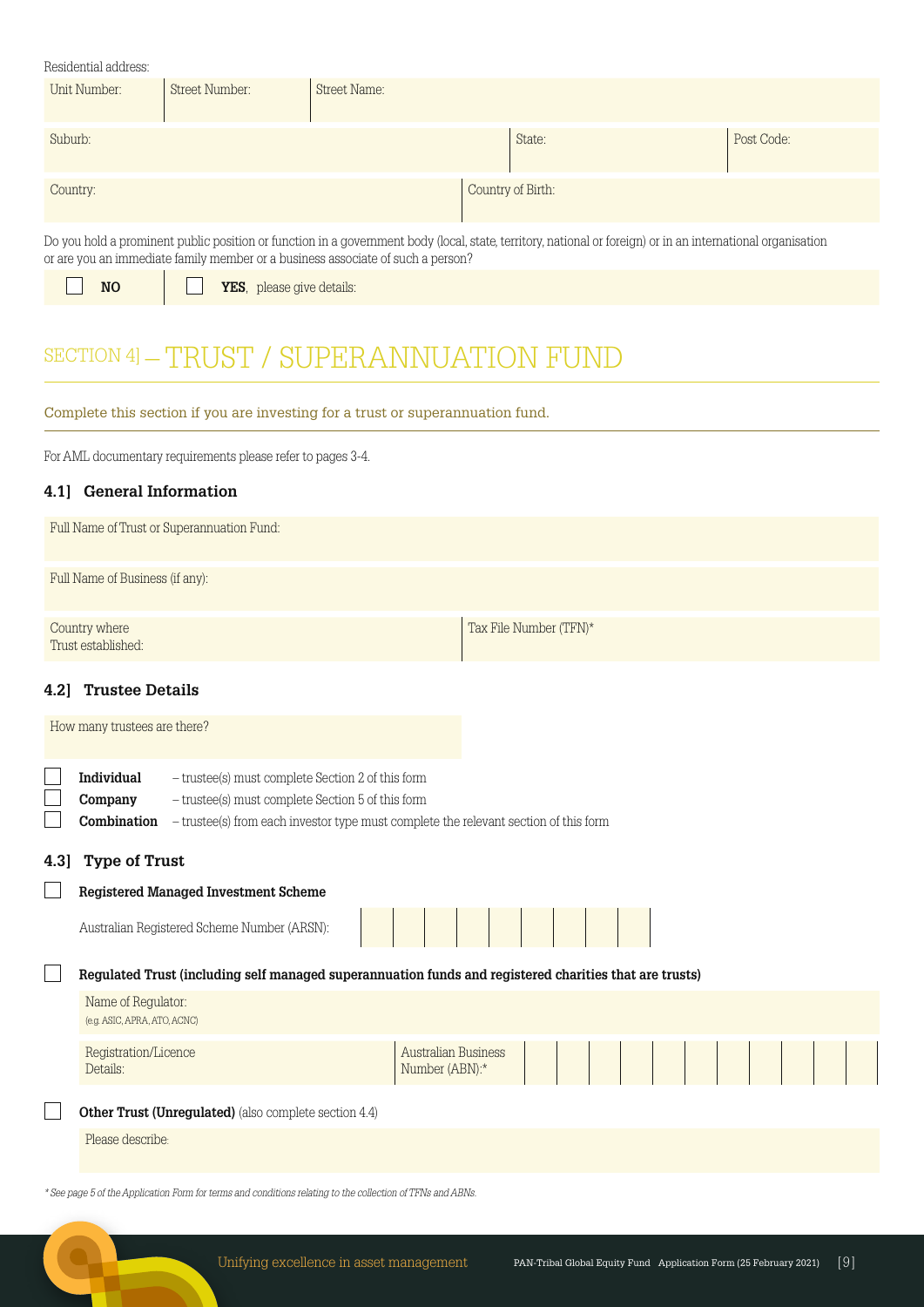#### **4.4] Beneficiaries of an Unregulated Trust**

Complete Sections 4.4 and 4.5 only if you ticked 'Other Trust' in 4.3

| Does the Trust Deed name beneficiaries?                                                                                                   |                |  |  |  |  |  |  |
|-------------------------------------------------------------------------------------------------------------------------------------------|----------------|--|--|--|--|--|--|
| <b>YES</b> , how many?                                                                                                                    |                |  |  |  |  |  |  |
| Provide the full name of each beneficiary who directly or indirectly is entitled to an interest of 25% or more in the trust:              |                |  |  |  |  |  |  |
|                                                                                                                                           | $\overline{2}$ |  |  |  |  |  |  |
|                                                                                                                                           | 4              |  |  |  |  |  |  |
| NO, describe the class of beneficiary: (e.g. the name of the family group, class of unit holders, the charitable purpose or charity name) |                |  |  |  |  |  |  |
|                                                                                                                                           |                |  |  |  |  |  |  |
|                                                                                                                                           |                |  |  |  |  |  |  |

#### **4.5] Beneficial Owners and other persons of interest in an Unregulated Trust**

Please provide the **full name** of any beneficial owner of the trust.

A beneficial owner is any individual who directly or indirectly **has a 25% or greater interest** in the trust or a person who exerts **control over the trust**. This includes the **appointer** of the trust (who holds the power to appoint or remove the trustees of the trust). All beneficial owner(s) who meet the above definition will need to provide information and AML verification documents set out in Group A, F, G or H. Please provide beneficial owners as an attachment if there is insufficient space below:

Does any beneficial owner hold a prominent public position or function in a government body (local, state, territory, national or foreign) or in an international organisation or is the beneficial owner an immediate family member or a business associate of such a person?

**NO YES**, please give details:

Please provide the **full name** of the **settlor** of the trust where the initial asset contribution to the trust was greater than \$10,000 and the settlor is not deceased:

# SECTION 5] - COMPANY / CORPORATE TRUSTEE

Complete this section if you are investing for a company or where a company is acting as a trustee.

For AML documentary requirements please refer to pages 3-4.

#### **5.1] Company Type**

| Australian Public Company      | $-$ complete $5.2$       |
|--------------------------------|--------------------------|
| Australian Proprietary Company | $-$ complete 5.2 and 5.4 |
| Foreign Public Company         | $-$ complete 5.2 and 5.3 |
| Foreign Private Company        | - complete all sections  |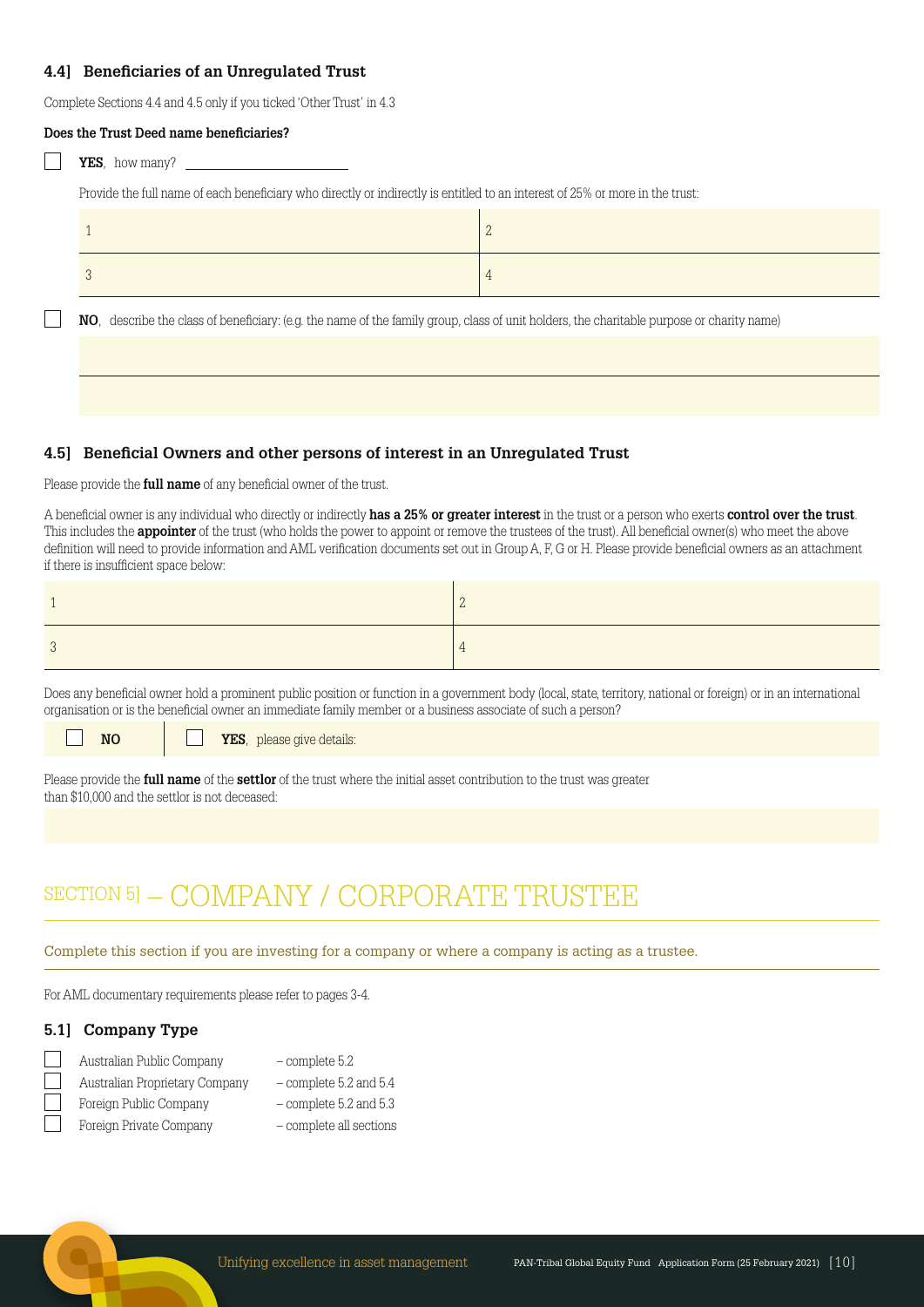## **5.2] Company Details**

| Company Name:                                     | $\text{ACN}/\text{ABN}^\star$<br>(if registered in Australia): |          |  |  |
|---------------------------------------------------|----------------------------------------------------------------|----------|--|--|
| Tax File Number (TFN)*<br>- or exemption code:    |                                                                |          |  |  |
| Reason for TFN Exemption:                         |                                                                |          |  |  |
| Given Name(s) of Contact Person:                  |                                                                |          |  |  |
| Telephone Number:<br>(Including Country Code)     | Email:                                                         |          |  |  |
| Registered Office Street Address:<br>(Not PO Box) |                                                                | Suburb:  |  |  |
| State:                                            | Post Code:                                                     | Country: |  |  |

#### **Principal place of business in Australia**

**Note for non-Australian companies registered with ASIC:** you must provide a local agent name and address if you do not have a principal place of business in Australia.

| Tick if the same as above, otherwise provide:         |            |          |  |  |  |  |
|-------------------------------------------------------|------------|----------|--|--|--|--|
| Suburb:<br>Registered Street Address:<br>(Not PO Box) |            |          |  |  |  |  |
| State:                                                | Post Code: | Country: |  |  |  |  |

#### **5.3] Additional Details for non-Australian Company**

| Tick if the company is registered with ASIC                      |                                                   |                                       |
|------------------------------------------------------------------|---------------------------------------------------|---------------------------------------|
| Australian Registered Body<br>Number (ARBN)                      |                                                   |                                       |
| Tick if the company is registered with a foreign regulatory body |                                                   |                                       |
| Name of Foreign Regulatory Body:                                 | Company Identification<br>Number Issued (if any): |                                       |
| Country of formation,<br>incorporation or registration:          |                                                   | Company Type:<br>(eg private company) |
| Registered Company Address:<br>(Not PO Box)                      |                                                   | Suburb:                               |
| State:                                                           | Post Code:                                        | Country:                              |

#### **5.4] Beneficial owners**

#### **a. Senior Managing Official and controlling person: All proprietary or non-listed public domestic companies** and **foreign companies**

must provide the full name of each senior managing official and controlling person of the company (such as the managing director or a senior executive who exerts control over the company i.e. authorised to sign on the company's behalf, make policy, operational and financial decisions):

If there are more than 4 senior managing officials/controlling persons please provide as an attachment.

\* See page 5 of the Application Form for terms and conditions relating to the collection of TFNs and ABNs.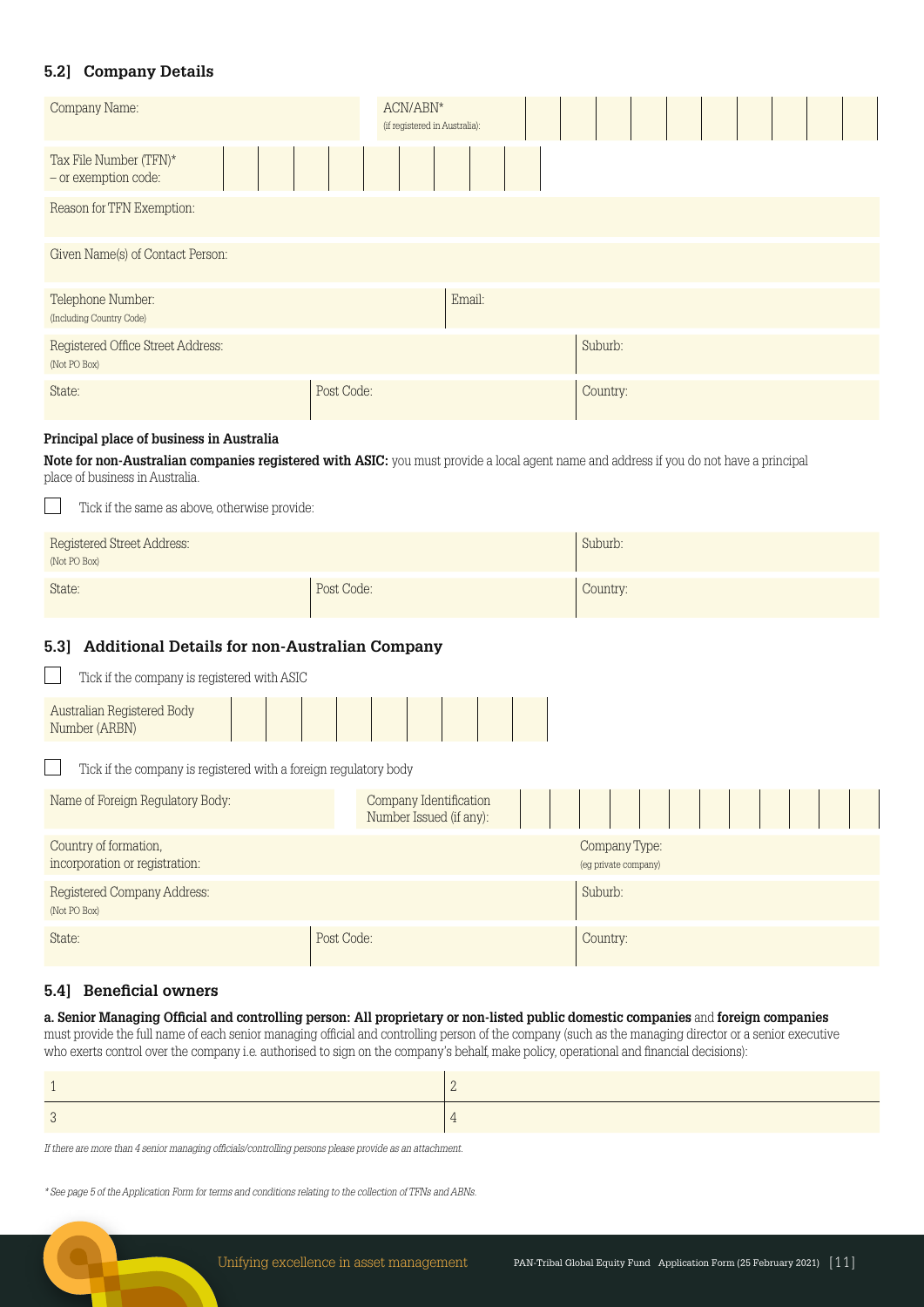#### **b. Shareholders and other beneficial owners: All proprietary or non-listed public domestic companies** and **foreign companies** must

provide the full name of each shareholder and those who own directly, indirectly, jointly or beneficially 25% or more of the company's issued capital.

Does any beneficial owner hold a prominent public position or function in a government body (local, state, territory, national or foreign) or in an international organisation or is the beneficial owner an immediate family member or a business associate of such a person?

**NO YES**, please give details:

# SECTION 6] - AUTHORISED REPRESENTATIVE OR AGENT

Complete this section if you are completing this Application Form as an agent under a direct authority such as a Power of Attorney. You must also complete the section relevant to the investor/applicant that you are acting on behalf of.

For AML documentary requirements please refer to pages 3-4.

#### **6.1] Appointment of Power of Attorney or other Authorised Representative**

I am an agent under Power of Attorney or the investor's legal or nominated representative – complete 6.2

| Full name of authorised | Title of role held with applicant: |
|-------------------------|------------------------------------|
| representative / agent: |                                    |
|                         |                                    |

Signature:

#### **6.2] Documentation**

You must attach a valid authority such as a Power of Attorney, guardianship order, grant of probate, appointment of bankruptcy trustee etc:

- 
- 
- The document is an original or certified copy The document is signed by the applicant / investor or a court official The document is current and complete The document permits the attorney / agent / representative (you) to transact on behalf of the applicant / investor

# SECTION 7] - FINANCIAI, ADVISER

By completing this section you nominate the named adviser as your financial adviser for the purposes of your investment in the Fund. You also consent to give your financial adviser / authorised representative / agent access to your account information unless you indicate otherwise by ticking the box below.

For AML documentary requirements please refer to pages 3-4.

#### **7.1] Financial adviser**

I am a financial adviser completing this application form as an authorised representative or agent.

| Name of Adviser:       | AFSL Number: |
|------------------------|--------------|
| Dealer Group:          |              |
| Name of Advisory Firm: |              |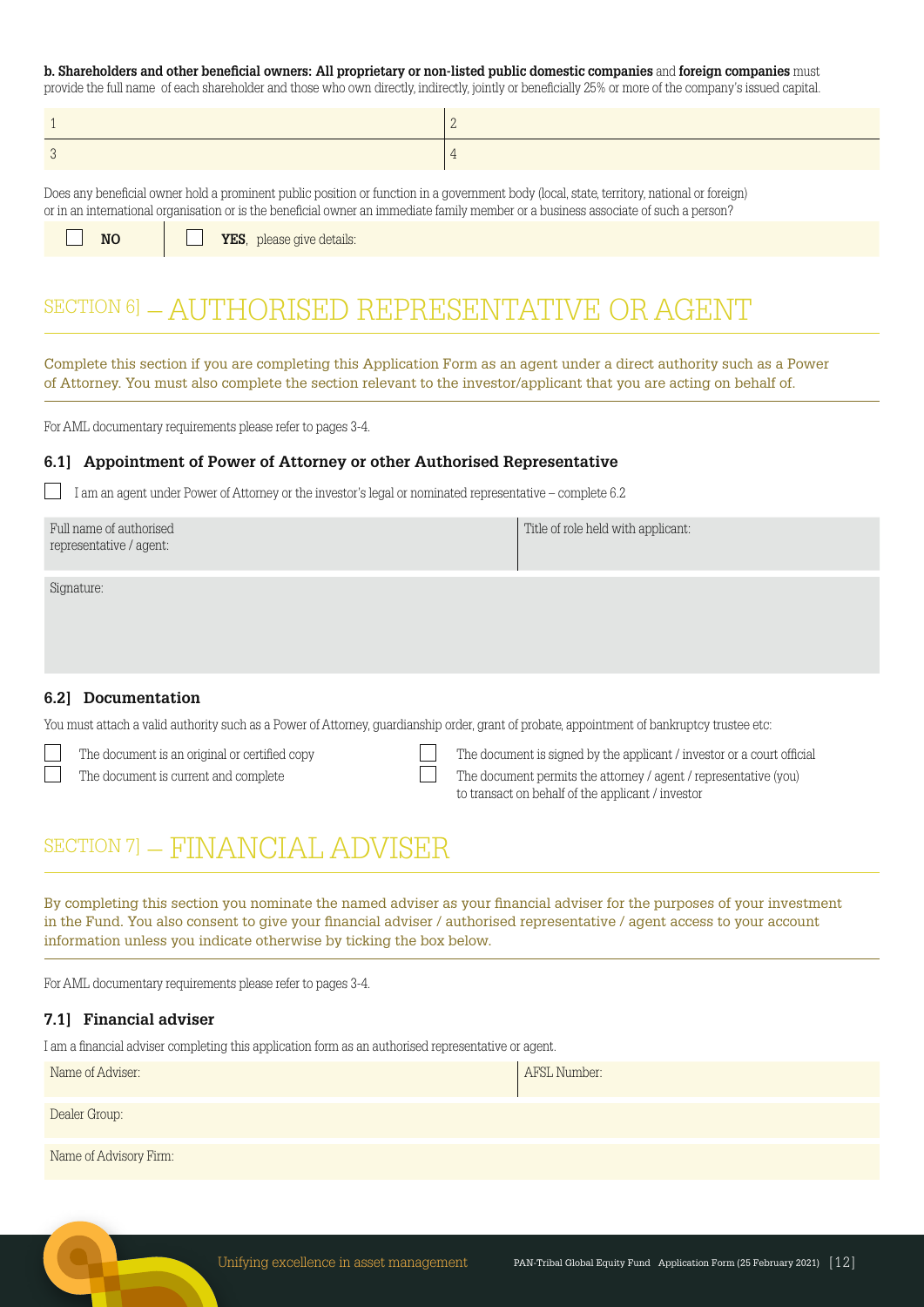| Postal Address:                            |            |            | Suburb:  |
|--------------------------------------------|------------|------------|----------|
| State:                                     | Post Code: |            | Country: |
| Email Address of Advisory Firm (required): |            |            |          |
| Email Address of Adviser:                  |            |            |          |
| <b>Business Telephone:</b>                 |            | Facsimile: |          |

#### **7.2] Financial Adviser Declaration**

I/We hereby declare that I/we are not a US Person as defined in the PDS and the relevant Reference Guide

I/We hereby declare that the investor is not a US Person as defined in the PDS and the relevant Reference Guide

 I have completed an appropriate Customer Identification Procedure (CIP) on this investor which meets the requirements (per type of investor) set out above.

#### **AND EITHER**

 **OR**

I have attached the relevant CIP documents

 I have not attached the CIP documents however I will retain them and agree to provide them to Equity Trustees on request. I also agree to forward these documents to Equity Trustees if I ever become unable to retain the documents.

Financial Adviser Signature: Date:

# **7.3] Access to Information**

Unless you elect otherwise, your financial adviser **will** have access to your account information and **will** receive copies of all statements and transaction confirmations.

Please tick this box if you DO NOT want your financial adviser to have access to information about your investment.

Please tick this box if you DO NOT want copies of statements and transaction confirmations sent to your adviser.

Please tick this box is you wish to OPT OUT of receiving statements and transaction confirmations.

Note that in this instance your financial adviser **will** be the **only recipient** of all statements and transaction confirmations.

# SECTION 8] - INVESTMENT INSTRUCTIONS ALL INVESTORS MUST COMPLETE THIS SECTION

# **8.1] Investment Details**

**PAN-Tribal Global Equity Fund (ETL0419AU)**

Full name investment to be held in: (must include name of Applicant)

**Investment Amount** The minimum initial investment in the Fund is \$25,000.

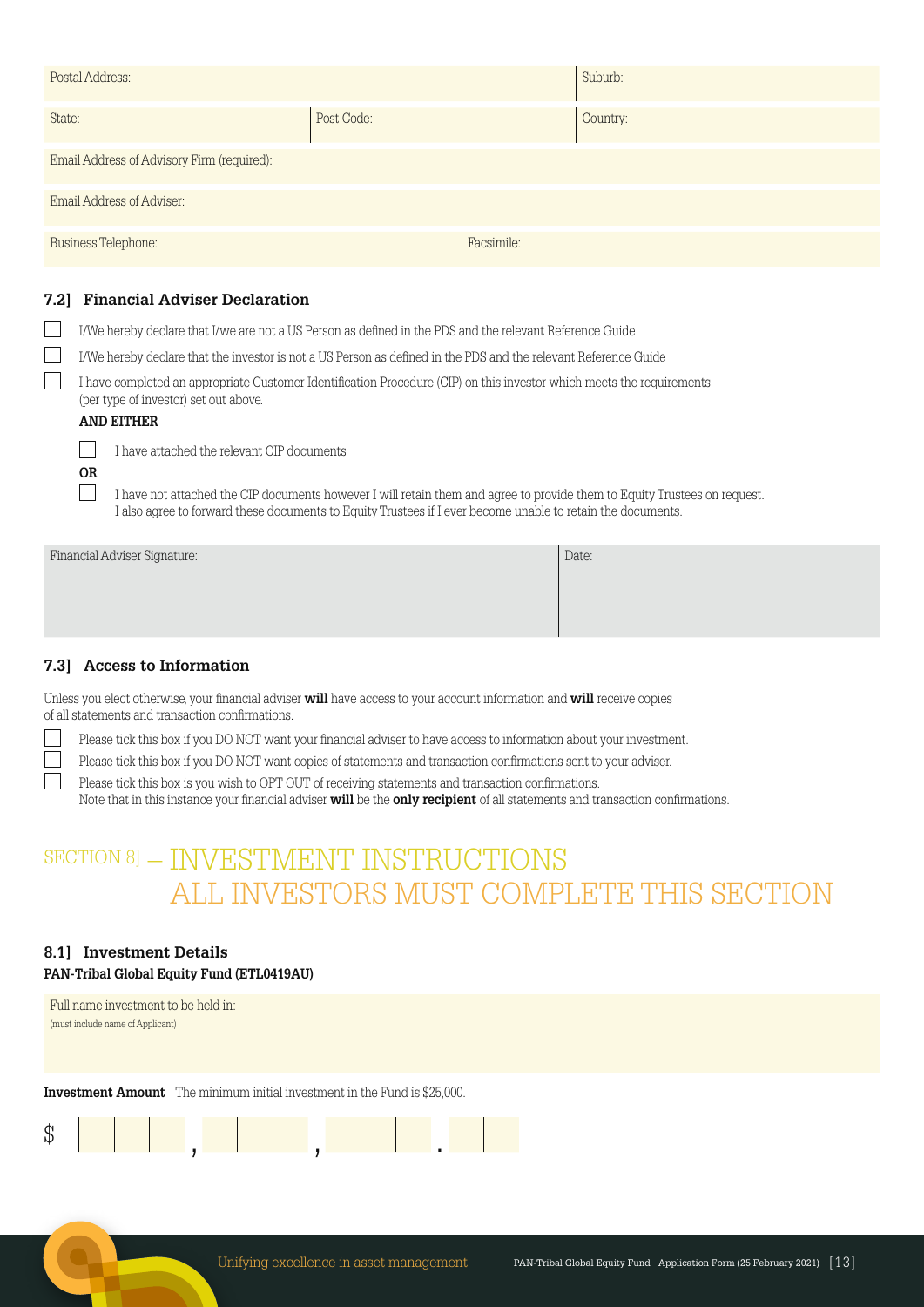#### **8.2] Distribution Instructions**

We will automatically reinvest your distribution in units of your chosen fund if you do not make a selection between "reinvest distributions" and "credit bank account". If you select to "credit bank account" for your distributions, please provide your bank details in section 8.3.

#### **Reinvest distributions**

If you select this option your distributions will be reinvested in the Fund.

#### **Pay distributions to the bank account below (Australian Investors only)**

#### **8.3] Investor Banking Details for Redemptions and Distributions (if applicable)(must match Applicant name)**

|                                   | Account name:                                                                                                 |                                                                                                                       |                 |                                                                          |  |                                                                           |  |  |  |  |
|-----------------------------------|---------------------------------------------------------------------------------------------------------------|-----------------------------------------------------------------------------------------------------------------------|-----------------|--------------------------------------------------------------------------|--|---------------------------------------------------------------------------|--|--|--|--|
| Financial Institution:<br>Branch: |                                                                                                               |                                                                                                                       |                 |                                                                          |  |                                                                           |  |  |  |  |
| BSB:                              |                                                                                                               |                                                                                                                       | Account Number: |                                                                          |  |                                                                           |  |  |  |  |
| 8.4]                              | <b>Payment Method</b>                                                                                         |                                                                                                                       |                 |                                                                          |  |                                                                           |  |  |  |  |
|                                   | Cheque<br>Make cheque payable to: STATE STREET AUSTRALIA LTD ACF EQUITY TRUSTEES LTD ARF PAN-T<br>Austraclear |                                                                                                                       |                 |                                                                          |  |                                                                           |  |  |  |  |
|                                   | Your Austraclear Code:                                                                                        |                                                                                                                       |                 |                                                                          |  |                                                                           |  |  |  |  |
|                                   | Pay to SSBS20                                                                                                 |                                                                                                                       |                 |                                                                          |  |                                                                           |  |  |  |  |
|                                   | <b>Electronic Funds Transfer</b>                                                                              |                                                                                                                       |                 |                                                                          |  |                                                                           |  |  |  |  |
|                                   | <b>Bank Name:</b><br><b>Bank Address:</b><br><b>Account Name:</b>                                             | Westpac Bank<br>242 Castlereagh St SYDNEY NSW 2000<br>STATE STREET AUSTRALIA LTD ACF EQUITY<br>TRUSTEES LTD ARF PAN-T |                 | SWIFT/BIC:<br><b>BSB Number:</b><br><b>Account Number:</b><br>Reference: |  | WPACAU2S<br>032 006<br>783 380<br>PT1F – [insert investor name/reference] |  |  |  |  |

#### **8.5] Elections**

#### **Annual Financial Report**

The annual financial report for the Fund will be available on www.eqt.com.au/insto from 30 September each year, however, if you would like a hard copy of the annual financial report sent to you please tick the box.

#### **Direct Marketing**

Do you wish to receive marketing information from Equity Trustees (and Equity Trustees' related bodies corporate) about products and services that may be of interest to you? This information may be distributed by mail, email or other form of communication.

## **8.6] Purpose of Investment and Source of Funds**

Please outline the purpose of investment (e.g. superannuation, portfolio investment, etc)

|  | $YFS$ $NO$ |  |  |
|--|------------|--|--|
|  |            |  |  |

Please outline the source/s of initial funding and anticipated ongoing funding (e.g. salary, savings, business activity, financial investments, real estate, inheritance, gift, etc and expected level of funding activity or transactions)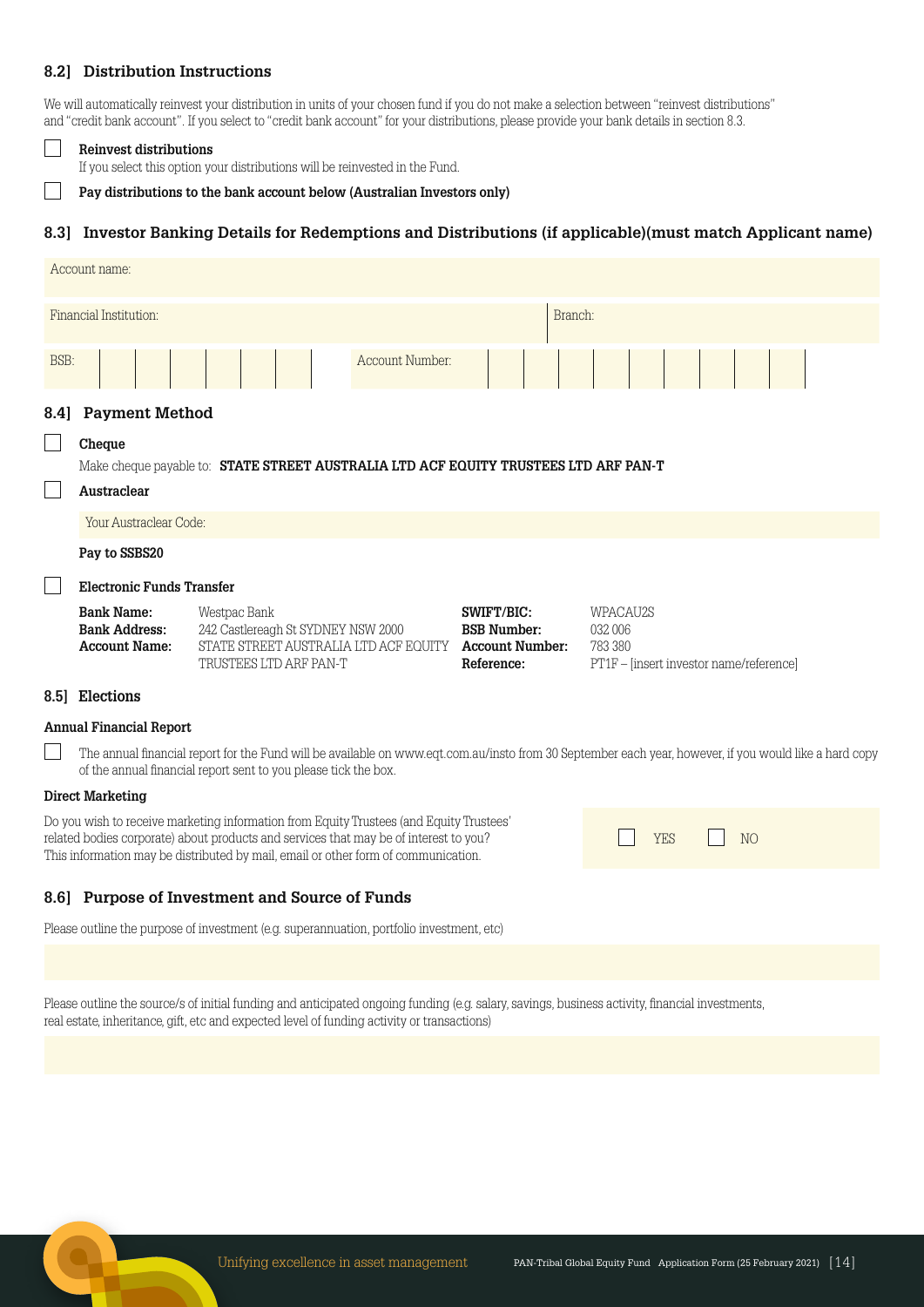SECTION 9] FOREIGN ACCOUNT TAX COMPLIANCE ACT (FATCA) & COMMON REPORTING STANDARD (CRS) SELF-CERTIFICATION FORM – AUSTRALIA (ALL INVESTORS MUST COMPLETE)

# **SECTION I – INDIVIDUALS**

Please fill this **Section I only if you are an individual**. If you are an entity, please fill Section II.

#### **9.1] Are you a US citizen or resident of the US for tax purposes?**

| <b>NO</b> (Continue to question 9.2) | <b>YES</b> Provide your Taxpayer Identification Number (TIN) below. Continue to question 9.2. |
|--------------------------------------|-----------------------------------------------------------------------------------------------|
| <b>INVESTOR 1:</b>                   | TIN:                                                                                          |
| INVESTOR 2:                          | TIN:                                                                                          |

#### **9.2] Are you a tax resident of any other country outside of Australia?**

#### **NO** (Skip to question 9.12)

 **YES** (Provide the details below and skip to question 9.12. If resident in more than one jurisdiction please include details for all jurisdictions)

|                   | Country of Tax Residence | Tax Identification Number<br>(TIN) or equivalent | Reason Code if no<br>TIN provided* |
|-------------------|--------------------------|--------------------------------------------------|------------------------------------|
| <b>INVESTOR 1</b> |                          |                                                  |                                    |
| $\mathbf{1}$      |                          |                                                  |                                    |
| $\mathbf{2}$      |                          |                                                  |                                    |
| $\mathfrak{S}$    |                          |                                                  |                                    |
| <b>INVESTOR 2</b> |                          |                                                  |                                    |
| $\mathbf{1}$      |                          |                                                  |                                    |
| $\mathbf{2}$      |                          |                                                  |                                    |
| $\mathfrak{Z}$    |                          |                                                  |                                    |

\*If TIN or equivalent is not provided, please provide reason from the following options:

– **Reason A:** The country/jurisdiction where I am a resident does not issue TINs to its residents

– **Reason B:** I am otherwise unable to obtain a TIN or equivalent number (Please explain why you are unable to obtain a TIN in the below table if you have selected this reason)

– **Reason C:** No TIN is required. (Note. Only select this reason if the domestic law of the relevant jurisdiction does not require the collection of the TIN issued by such jurisdiction)

If **Reason B** has been selected above, explain why you are not required to obtain a TIN:

INVESTOR 1:

INVESTOR 2: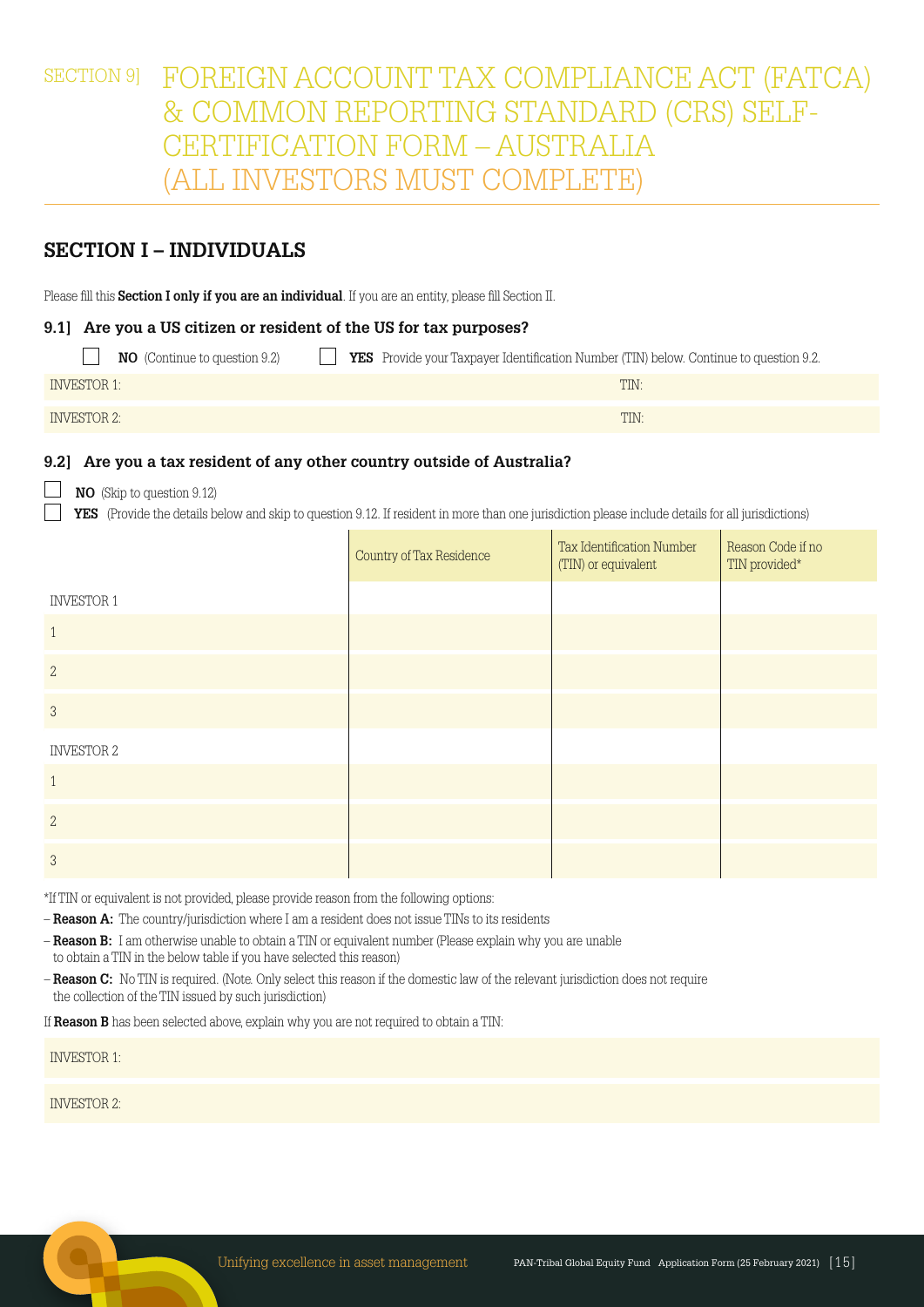# **SECTION II – ENTITIES**

Please fill this **Section II only if you are an entity.** If you are an individual, please fill Section I.

| 9.31  | Are you an Australian Retirement Fund?<br>(Includes Self-managed Superannuation Funds and APRA regulated Superannuation Funds) |                                                                                        |  |  |  |  |
|-------|--------------------------------------------------------------------------------------------------------------------------------|----------------------------------------------------------------------------------------|--|--|--|--|
|       | YES (Skip to question 9.12)                                                                                                    | <b>NO</b> (Continue to question 9.4)                                                   |  |  |  |  |
| A     | <b>FATCA</b>                                                                                                                   |                                                                                        |  |  |  |  |
| 9.41  | Are you a US Person?                                                                                                           |                                                                                        |  |  |  |  |
|       | <b>YES</b> (Continue to question 9.5)                                                                                          | <b>NO</b> (Skip to question 9.6)                                                       |  |  |  |  |
| 9.51  | Are you a Specified US Person?                                                                                                 |                                                                                        |  |  |  |  |
|       |                                                                                                                                | YES (Provide your Taxpayer Identification Number (TIN) below and skip to question 9.7) |  |  |  |  |
| TIN:  |                                                                                                                                |                                                                                        |  |  |  |  |
|       | <b>NO</b> (Please indicate exemption type and skip to question 9.7)                                                            |                                                                                        |  |  |  |  |
| TYPE: |                                                                                                                                |                                                                                        |  |  |  |  |
|       |                                                                                                                                |                                                                                        |  |  |  |  |

# **9.6] Are you a Financial Institution for the purposes of FATCA?**

- **NO** (Continue to question 9.7)
- **YES** (Provide your GIIN below and continue to question 9.7)

GIIN:

If you do not have a GIIN, please provide your FATCA status below and continue to question 9. 7

| <b>Exempt Beneficial Owner</b>                                                               | Type:                                                  |
|----------------------------------------------------------------------------------------------|--------------------------------------------------------|
| Deemed-Compliant FFI<br>(other than a Sponsored FI or a Trustee<br>Documented Trust)         | Type:                                                  |
| Non-Participating FFI                                                                        | Type:                                                  |
| Sponsored Financial Institution.<br>Please provide the Sponsoring Entity's<br>name and GIIN. | Sponsoring Entity's Name:<br>Sponsoring Entity's GIIN: |
| Trustee Documented Trust.<br>Please provide your Trustee's name<br>and GIIN.                 | Trustee's Name:<br>Trustee's GIIN:                     |
| <b>Other</b>                                                                                 | Details:                                               |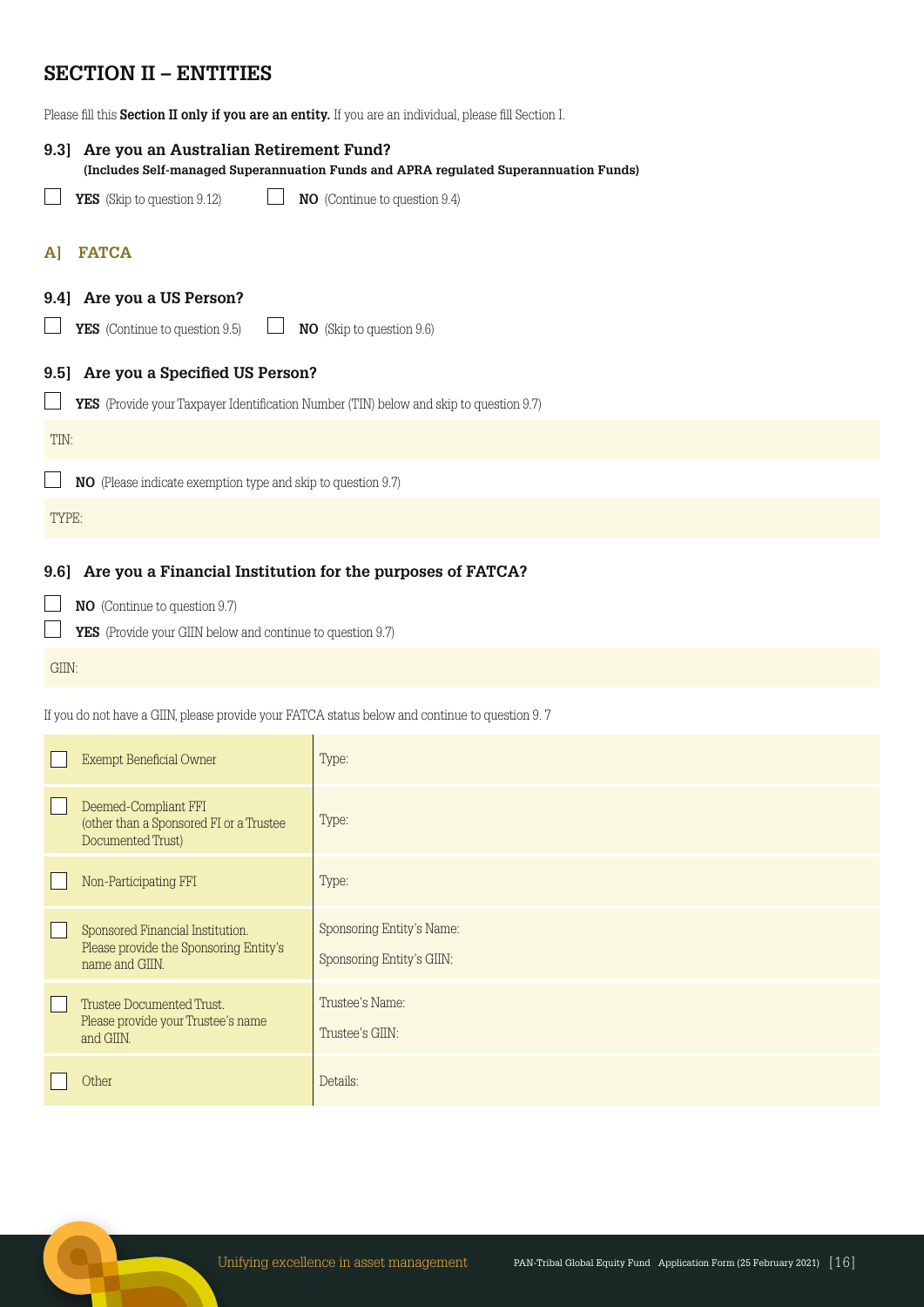#### **B] CRS**

### **9.7] Are you a tax resident of any country outside of Australia?**

- 
- **NO** (Continue to question 9.8)
	- **YES** (Provide the details below and continue to question 9.8. If resident in more than one jurisdiction please include details for all jurisdictions)

|               | Country of Tax Residence | Tax Identification Number (TIN)<br>or equivalent | Reason Code if no TIN provided* |
|---------------|--------------------------|--------------------------------------------------|---------------------------------|
| $\sqrt{1}$    |                          |                                                  |                                 |
| $\mathbf{2}$  |                          |                                                  |                                 |
| $\mathcal{S}$ |                          |                                                  |                                 |

\*If TIN or equivalent is not provided, please provide reason from the following options:

- **Reason A:** The country/jurisdiction where the entity is resident does not issue TINs to its residents
- **Reason B:** The entity is otherwise unable to obtain a TIN or equivalent number (Please explain why the entity is unable to obtain a TIN in the below table if you have selected this reason)
- **Reason C:** No TIN is required. (Note. Only select this reason if the domestic law of the relevant jurisdiction does not require the collection of the TIN issued by such jurisdiction)

If **Reason B** has been selected above, explain why the entity is not required to obtain a TIN

#### **9.8] Are you a Financial Institution for the purposes of CRS?**

**NO** (Skip to question 9.10)

**YES** (Specify the type of Financial Institution below and continue to question 9.9)

Reporting Financial Institution

Non-Reporting Financial Institution. Specify the type of Non-Reporting Financial Institution below:

- Trustee Documented Trust
- Other: Please Specify

#### **9.9] Are you an Investment Entity resident in a Non-Participating Jurisdiction for CRS purposes and managed by another Financial Institution?**

**YES** (Skip to question 9.11) **NO** (Skip to question 9.12)

#### **C] NON-FINANCIAL ENTITIES**

#### **9.10] Are you an Active Non-Financial Entity (Active NFE)?**

- **NO** (You are a Passive Non-Financial Entity (Passive NFE). Continue to question 9.11)
	- **YES** (Specify the type of Active NFE below and skip to question 9.12)
		- Less than 50% of the Active NFE's gross income from the preceding calendar year is passive income (e.g. dividends, distribution, interests, royalties and rental income) and less than 50% of its assets during the preceding calendar year are assets held for the production of passive income
			- Corporation that is regularly traded or a related entity of a regularly traded corporation
			- Governmental Entity, International Organisation or Central Bank
			- Other: Please Specify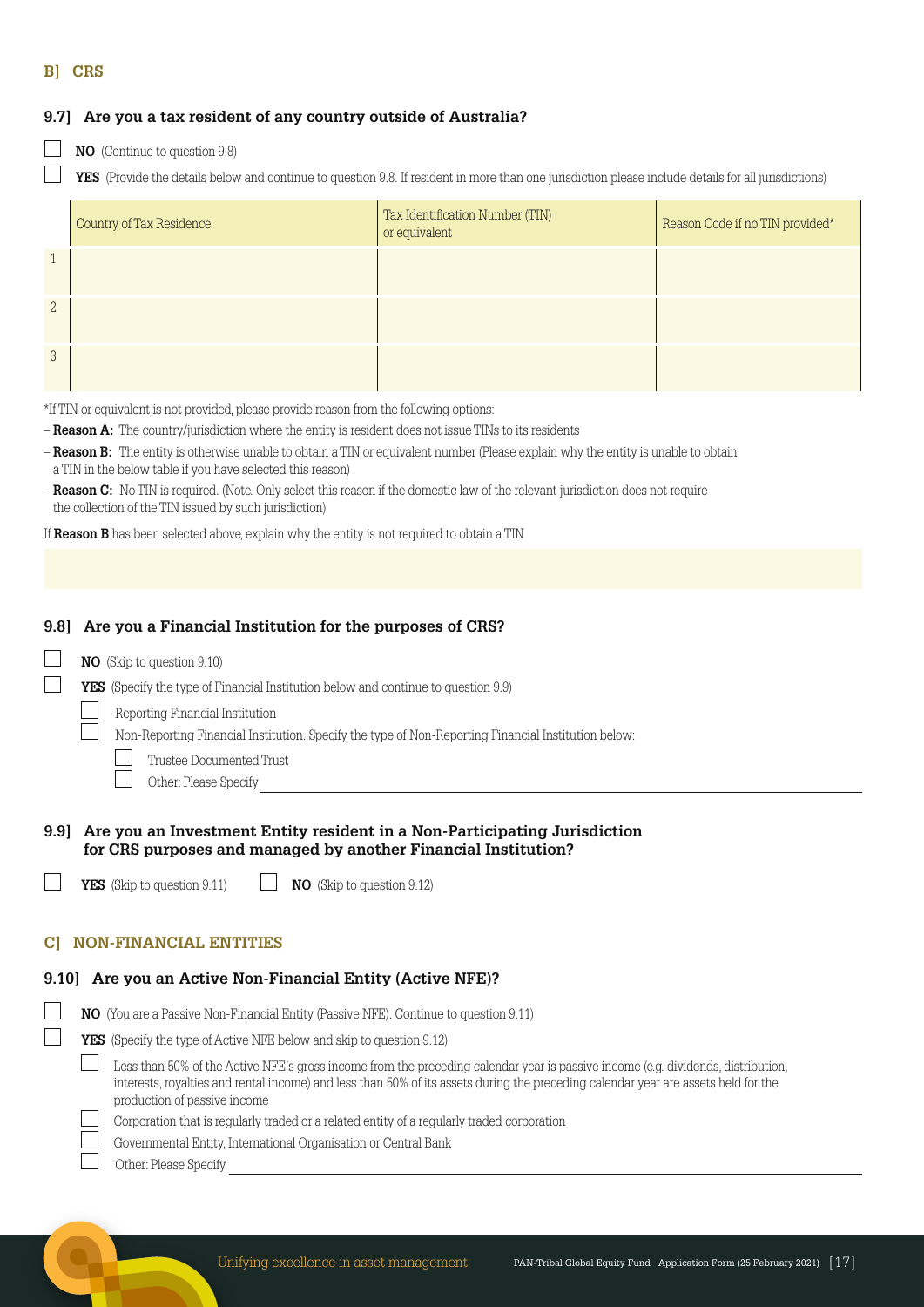#### **D] CONTROLLING PERSONS**

#### **9.11] Does one or more of the following apply to you:**

- Is any natural person that exercises control over you (for corporations, this would include directors or beneficial owners who ultimately own 25% or more of the share capital) a tax resident of any country outside of Australia?
- If you are a trust, is any natural person including trustee, protector, beneficiary, settlor or any other natural person exercising ultimate effective control over the trust a tax resident of any country outside of Australia?

| NO (Continue to question 9.12)                             |                                  |  |  |  |
|------------------------------------------------------------|----------------------------------|--|--|--|
| YES (Complete details below and continue to question 9.12) |                                  |  |  |  |
| Person 1                                                   |                                  |  |  |  |
| Full Name:                                                 | Date of Birth:                   |  |  |  |
| Residential Address:<br>(not a PO Box)                     |                                  |  |  |  |
| Country of Tax Residence:                                  |                                  |  |  |  |
| TIN or equivalent:                                         | Reason Code if no TIN provided:* |  |  |  |
| Person 2                                                   |                                  |  |  |  |
| Full Name:                                                 | Date of Birth:                   |  |  |  |
| Residential Address:<br>(not a PO Box)                     |                                  |  |  |  |
| Country of Tax Residence:                                  |                                  |  |  |  |
| TIN or equivalent:                                         | Reason Code if no TIN provided:* |  |  |  |
| Person 3                                                   |                                  |  |  |  |
| Full Name:                                                 | Date of Birth:                   |  |  |  |
| Residential Address:<br>(not a PO Box)                     |                                  |  |  |  |
| Country of Tax Residence:                                  |                                  |  |  |  |
| TIN or equivalent:                                         | Reason Code if no TIN provided:* |  |  |  |
|                                                            |                                  |  |  |  |

#### If there are more than 3 controlling persons, please list them on a separate piece of paper.

\*If TIN or equivalent is not provided, please provide reason from the following options:

- **Reason A:** The country/jurisdiction where the person is resident does not issue TINs to its residents
- **Reason B:** The person is otherwise unable to obtain a TIN or equivalent number (Please explain why the person is unable to obtain a TIN in the below table if you have selected this reason)
- **Reason C:** No TIN is required. (Note. Only select this reason if the domestic law of the relevant jurisdiction does not require the collection of the TIN issued by such jurisdiction)

If **Reason B** has been selected above, explain why the person is not required to obtain a TIN: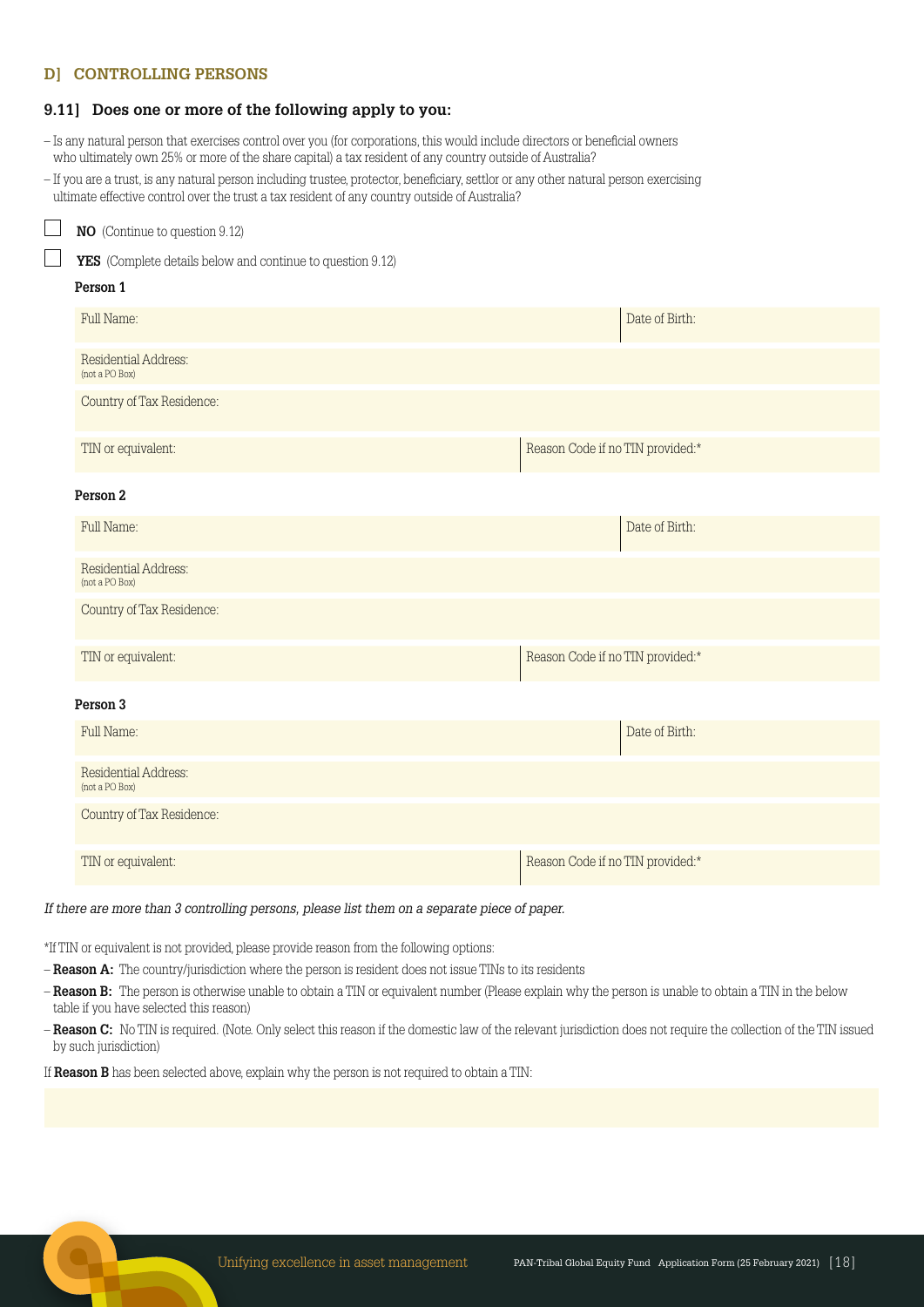## **E] DECLARATION**

## **9.12] Signature**

I undertake to provide a suitably updated self-certification within 30 days of any change in circumstances which causes the information contained herein to become incorrect.

#### **I declare the information above to be true and correct.**

# Investor 1

| Signature: |                            | Name of authorised representative: |
|------------|----------------------------|------------------------------------|
| Date:      | Name of entity/individual: |                                    |

# Investor 2

| Signature: |                            | Name of authorised representative: |
|------------|----------------------------|------------------------------------|
| Date:      | Name of entity/individual: |                                    |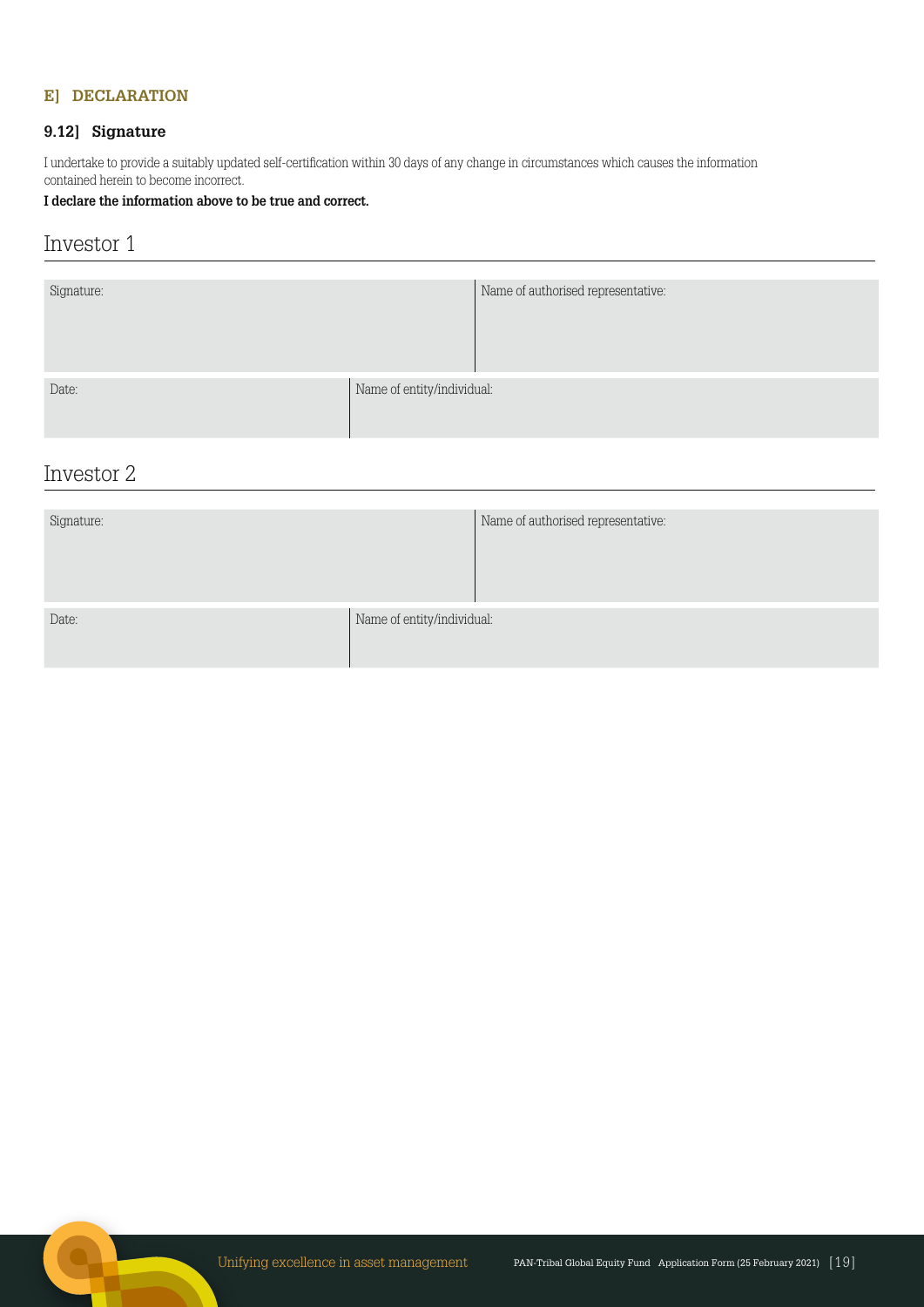# SECTION 10] DECLARATIONS (ALL INVESTORS MUST COMPLETE)

# **By signing as or on behalf of the Applicant, you make all the declarations set out above, in all sections.**

| Applicant 1                                                                                                               |                                                              |       |  |
|---------------------------------------------------------------------------------------------------------------------------|--------------------------------------------------------------|-------|--|
| Applicant Given Name(s):                                                                                                  |                                                              |       |  |
| Capacity                                                                                                                  |                                                              |       |  |
| Individual Signatory<br>Director<br><b>Executive Office</b>                                                               | Partner<br>Sole Director / Secretary<br>Authorised Signatory |       |  |
| Signature:                                                                                                                |                                                              | Date: |  |
| Company Seal (if applicable):                                                                                             |                                                              |       |  |
| the contract of the contract of the contract of the contract of the contract of the contract of the contract of<br>$\sim$ |                                                              |       |  |

# Applicant 2

| Applicant Given Name(s):                                                       |                                                              |  |  |  |
|--------------------------------------------------------------------------------|--------------------------------------------------------------|--|--|--|
| Capacity<br><b>Individual Signatory</b><br>Director<br><b>Executive Office</b> | Partner<br>Sole Director / Secretary<br>Authorised Signatory |  |  |  |
| Date:<br>Signature:                                                            |                                                              |  |  |  |
| Company Seal (if applicable):                                                  |                                                              |  |  |  |